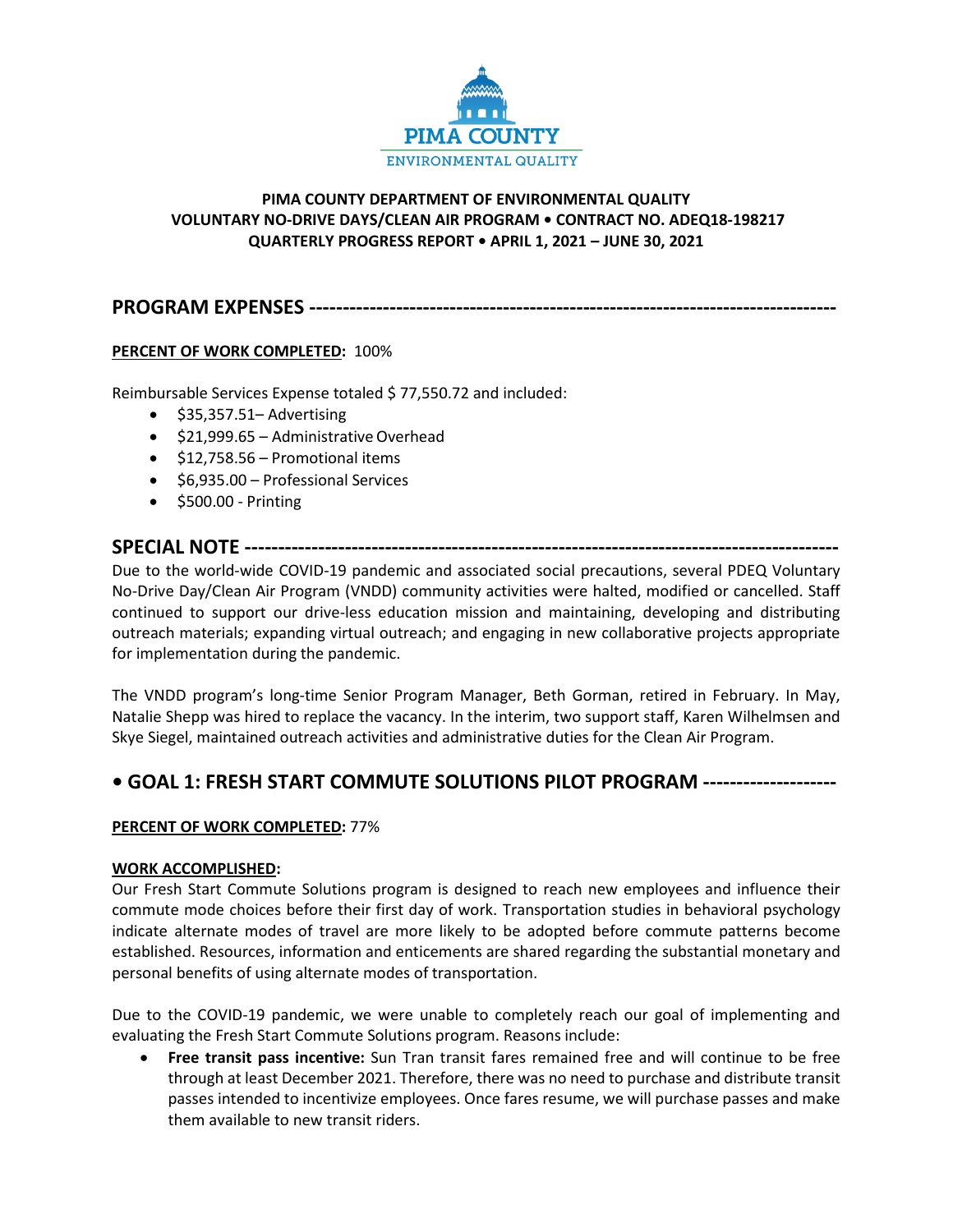• **Track miles reduced:** We can resume gathering this data once employees go through the TRP presentation via the Learning Management System (LMS) on-boarding program. The production of our new employee TRP training was delayed due to lack of Human Resource staff availability and a heavy workload on VNDD staff. HR was at reduced staff level due to the pandemic, and midway through the editing process, their staff was re-assigned. The training is expected to be incorporated in July, and we will be able to contact employees later in the first quarter of FY2122 to track travel behavior.

This quarter, staff:

- Worked with Human Resources in developing, editing and incorporating our Travel Reduction Program presentation into the LMS training for new employees. The final version was approved, and new employees will view our presentation as part of the on-line on-boarding process beginning the first quarter of FY2122.
- Distributed Tugo bike share passes upon request to new employees via our fillable materials order form.
- Provided concierge services to employees regarding their work commute options.

# **• GOAL 2: DEVELOP OUTREACH REGARDING HEALTH IMPACTS OF O3 AND PM---**

### **PERCENT OF WORK COMPLETED:** 100%

### **WORK ACCOMPLISHED:**

**EXPAND RELATIONSHIPS WITH SCHOOLS** 

• **Potential Collaboration with Tucson Unified School District (TUSD)**

VNDD staff met with Pima County Health Department (PCHD) staff involved with reaching TUSD schools regarding the ADEQ School Flag Program. They have incorporated PDEQ air quality resources in their "kits" which will be provided to TUSD schools as hard-copy and digital resources at the beginning of the school year.

Staff also scheduled a meeting with PCHD to discuss a "Back to School" event. We hope these collaborative efforts will enhance community outreach for both departments.

### **EXPAND RELATIONSHIPS WITH SMALL BUSINESSES**

Staff maintains a relationship with the Downtown Tucson Partnership (DTP) and works with them to promote special VNDD events via social media. Collaborative projects that facilitate access to downtown businesses are under consideration to encourage active modes of transportation. DTP is a non-profit 501 (c)(6) corporation created to implement enhanced municipal services for the Downtown Business Improvement District. Included in their services is marketing and promotionsto 60 downtown businesses.

### **DETERMINE OPTIMAL WAYS TO ENGAGE TARGET AUDIENCES**

As in-person community events have been cancelled or moved to remote platforms due to the COVID-19 pandemic, staff is engaging more frequently in online presentations, virtual events and "hands-free" activities. Staff worked on the following projects this quarter:

- #ThisIsCleanAir photo and poetry challenge;
- Production of air videos by Youth On Their Own students;
- Supported Slow Streets program;
- Supported Bici Bingo; and
- Advertising campaign reaching the Spanish community.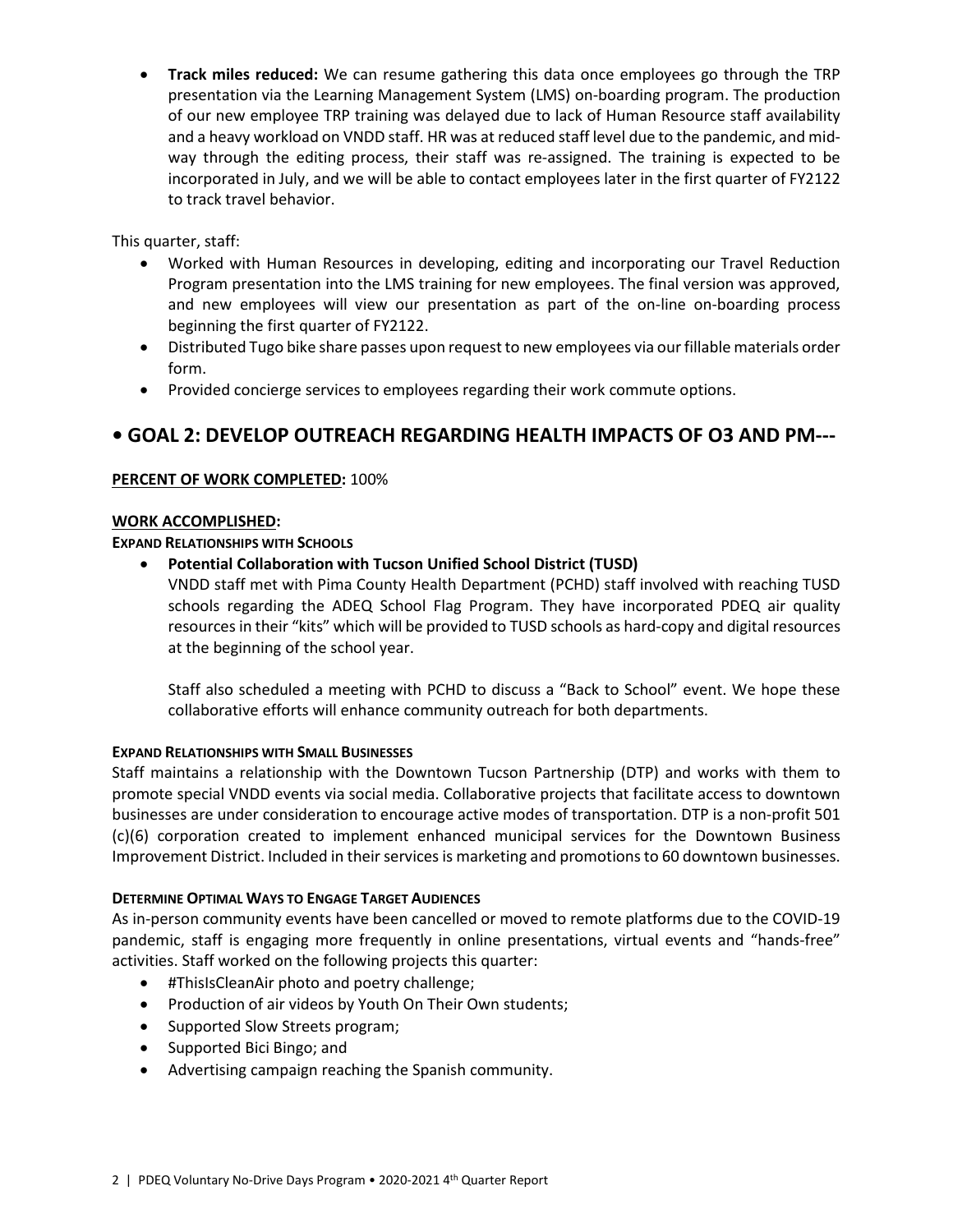# **• GOAL 3: COMMUNITY-WIDE EVENTS & ACTIVITY ----------------------------------------**

#### **PERCENT OF WORK COMPLETED:** 125%

#### **WORK ACCOMPLISHED:**

### **#THISISCLEANAIR PHOTO AND POETRY CHALLENGE**

This recurring event invites Pima County residents to submit photos and/or poetry related to air quality. The intent is to engage the community, acknowledge the importance of clean air and actions to keep air healthy, encourage clean-air modes of travel, and inspire others to protect air quality.

Our spring challenge was held April 1-22 and focused on the U.S. Environmental Protection Agency's Air Quality Awareness Week themes:

- Wildfires and smoke
- Asthma and health
- Citizen science and sensors
- Environmental justice and air quality
- Air quality around the world

We challenged the community to submit photos or poetry (in celebration of April's Poetry Month) related to Air Quality Awareness Week themes with the promise that we would use select entries during the Week's social media promotions in May. We promoted the Challenge event via a news release, website, social media and email list serves.

We received 21 entries: 14 photographs and seven poems. PDEQ staff chose finalists and posted photo and poetry entries for public vote. With 197 votes, eight winners were awarded prizes for first, second, third and honorable mention for both the photo and poetry categories. Winners were able to choose their prizes from a Hydro Flask bottle, weather station, backpack cooler or Loop bicycle jerseys.

Five posts were shared on Twitter and Facebook using Challenge entries to promote air awareness the first week of May, and we maintain rights to use the entries for future outreach. We also collected data regarding vehicle miles traveled reductions from those submitting entries.

#### **LIVING STREETS ALLIANCE** *BICI BINGO*

The VNDD program sponsored the Living Streets Alliance (LSA) Bici Bingo event which was held in April in lieu of traditional Bike Fest group rides and activities. The program provided an opportunity for people to explore and ride safe bike routes to local businesses, snap photos of themselves with their bikes in front of the businesses and submit for a chance at prizes. The event was also designed to increase patronage to local businesses.

VNDD paid for advertising in #ThisIsTucson to promote the event and encourage riders to choose car-free ways of travel. We also promoted the event via the PDEQ website, an article in the eScoop employee newsletter, printed flyers and emails to listserves.

The event supported 25 businesses, documented 192 bicycle trips, and accounted for nearly 400 miles biked instead of driven.

### **CITY OF TUCSON** *SLOW STREETS PROGRAM*

Slow Streets are neighborhood streets, temporarily limited to local traffic only, to those who live, work, or play in the area, giving Tucsonans more space to safely walk and bike. The program began as a pilot in June 2020, in response to the COVID-19 pandemic. The City of Tucson Department of Transportation and Mobility (DTM) piloted the initiative to reconfigure streets to support social distancing, encourage physical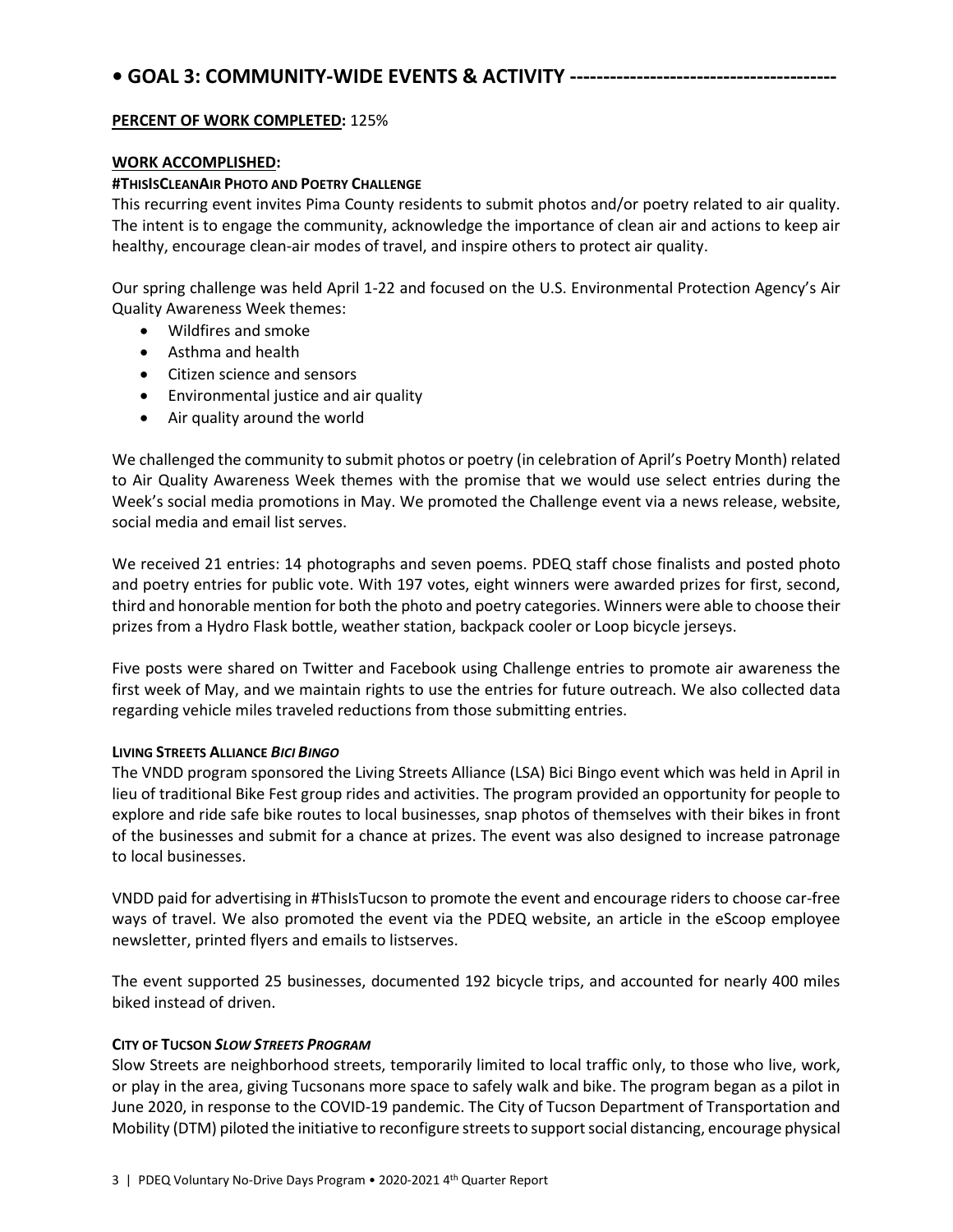activity, and claim space for people traveling by foot and bicycle. Due to the success of the pilot and with support from Mayor and Council, the Tucson Slow Streets is now a fully funded program.

The DTM plans to install multiple Slow Streets on a quarterly basis on select residential streets city wide, prioritizing underserved Tucson neighborhoods. Each Slow Street is, and will be, a temporary 30-day installation of barricades and signage that provide space for physical activity, recreation and shared transportation modes. Mobile Bike Repair events address barriers to biking by providing free mobile bike repair to the surrounding neighborhood, provide additional information and encourage active modes of transportation. After each installation and event, DTM staff will conduct a survey and analysis to determine appropriate permanent traffic calming infrastructure and improvements that will make the area friendly to pedestrians and bicyclists on a long-term basis. In addition, when possible, DTM staff will conduct pre and post vehicular speed and volume data using speed trailers.

VNDD supported the program this quarter by assisting with outreach at the Mobile Bike Repair events and providing funding for a variety of activities, supplies and incentives including motor vehicle, bike and pedestrian traffic counts; labor and parts for mobile bike repair event; bike helmets; bicycles; scooters; and additional incentive items to encourage the use of active modes instead of driving motor vehicles. Items purchased with VNDD funds will continue to be used and distributed at future Slow Street installations and Mobile Bike Repair events.

In April, traffic barricades and signage were installed for the Slow Street on Santa Clara Avenue between Drexel and Valencia roads. A Mobile Bike Repair event was held on May 8th. Intercept surveys were conducted on a few dates in May to learn about qualitative neighborhood travel behavior as a result of the installation. Results indicate:

- Forty-two percent (42%) of respondents spend more time outside in the neighborhood; and
- Fifty-three percent (53%) noticed that vehicles were speeding less.

The DTM is currently working on a full analysis of speed and volume data to determine appropriate permanent infrastructure improvements at this location.

### **SUPPORTING ADDITIONAL COMMUNITY PROGRAMS THAT ENHANCE NO-DRIVE DAYS GOALS**

VNDD staff works with many groups to incorporate No-Drive Days efforts throughout the community.

### • **Arizona Department of Environmental Quality**

PDEQ staff continued to promote the Arizona Department of Environmental Quality five-day air quality forecasts for the Pima County region for ground-level ozone and particulate matter. Our promotions are intended to not only ask people to avoid driving, especially with single vehicle trips on high pollution days, but also to provide warnings to people who might have health issues associated with elevated levels of air pollution. Notification of air quality forecasts in the unhealthy range can provide time for people to make other travel plans that could reduce vehicular emissions. The forecasting service was promoted via social media, in news releases and on a link on the main page of PDEQ's website.

### • **National Weather Service**

Staff collaborates with the National Weather Service (NWS) to provide air quality information to the public. The partnership provides timely reports that warn the public of potential or existing airborne dust and ozone issues and includes a health impact statement to protect the public. When NWS issues air quality alerts the message also includes information about the availability of air quality information on the PDEQ website.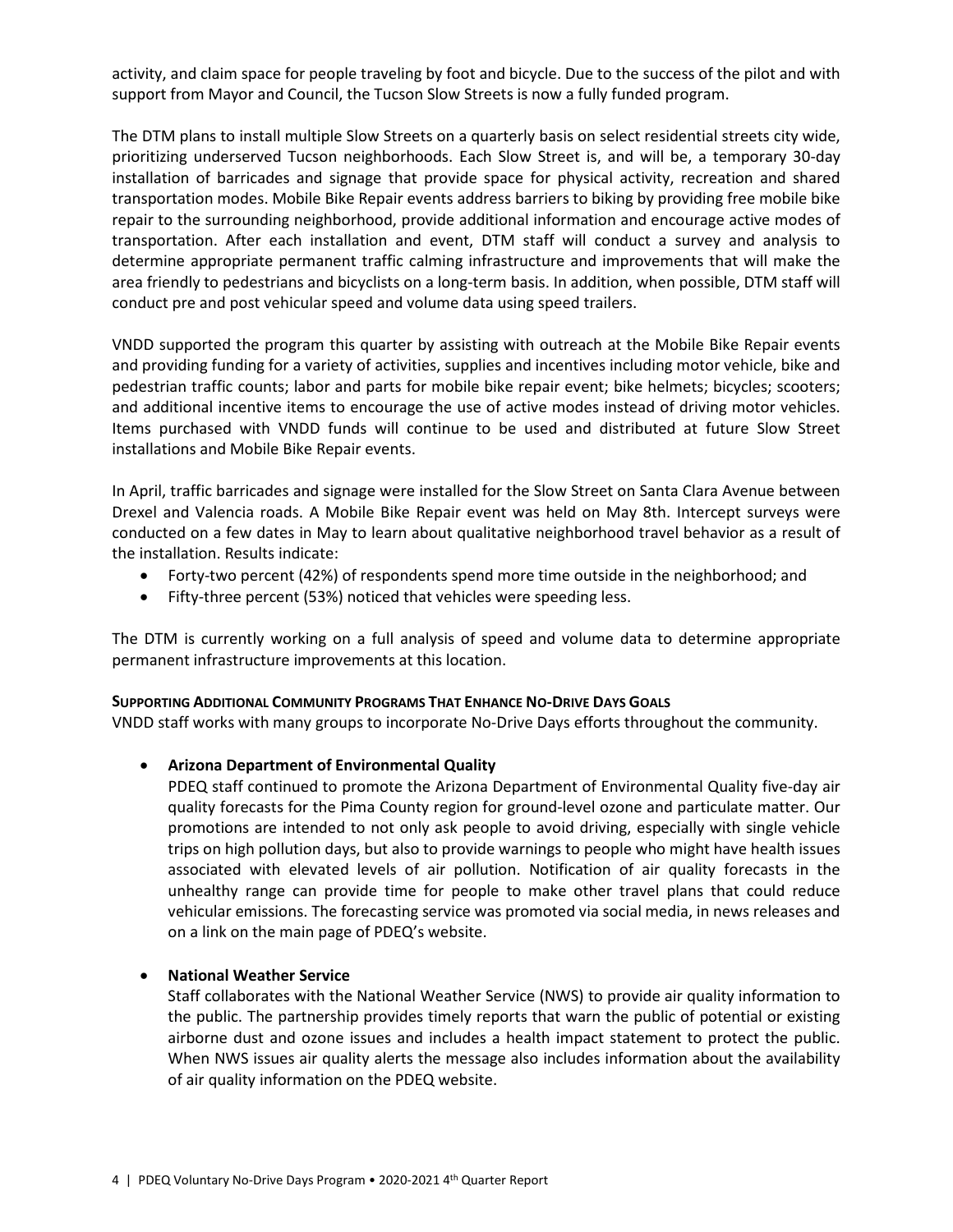#### • **Pima Association of Governments**

Pima Association of Governments (PAG) is a metropolitan planning organization and an association of local, state and tribal governments working on regional planning for transportation, watershed, air quality and economic vitality in Pima County. CAP staff provides on-going support to PAG concerning outreach to reduce vehicle miles driven by commuters.

#### *Air Quality Subcommittee:*

VNDD staff will continue to work in partnership with PAG as meetings are scheduled. PDEQ staff has chaired these meetings for over fourteen years. This quarter, Natalie Shepp accepted the role of Pima County representative and Chair of the Air Quality Subcommittee. PDEQ also helps develop agenda items with informative speakers to educate members about air quality issues and concerns and provides presentations regarding various air quality subjects.

#### *Travel Reduction Task Force:*

PDEQ is the jurisdictional representative and Travel Reduction Program Enforcement Agency for companies located in unincorporated areas of Pima County. PDEQ provides information to the Task Force when requested by PAG.

### *Pima County's Travel Reduction Program (TRP):*

PDEQ promoted alternate modes of transportation to approximately 7,000 Pima County employees via newsletter articles, intranet site, *Commute Trips & Tips* Facebook group, new employee *FreshStart* program, and *Reduced Emissions and Air Pollution (REAP)* rewards program.

Staff compiled data and information and submitted the annual Activity Inventory Report to PAG in May. This annual report documented the resources and activities Pima County provides its employees with regards to alternate modes of transportation.

#### • **Pima County Government Departments**  *Analytics and Data Governance*

 $\circ$  Data regarding Pima County employee teleworking activity is available from the Office of Analytics and Data Governance. Staff has access to their data-gathering website and captures VMT reductions for employees who are teleworking.

#### *Environmental Quality*

- o With reimbursement funding from the PDEQ Director's Office, staff operates a *Guaranteed Ride Home Program* for Pima County employees. This helps to encourage and serve employees who use alternate modes of transportation for their work commutes by providing a reimbursable ride home if they are without a personal vehicle when a crisis or emergency happens.
- o Ninety-one Pima County employees are registered for this program, including one employee who signed up this quarter. No emergency rides were charged.

#### *Health Department*

- o Bicycle and Pedestrian Program: Promoted on-line and paper maps of bike routes and The Chuck Huckelberry Loop non-motorized pathway, employee bike-share program, and related literature to the general public and Pima County employees.
- o ADEQ School Flag Program: Pima County Health Department has taken a lead in the school flag program and will share VNDD resources to schools the beginning of next school year.
- o Back to School event: collaborative efforts are anticipated on a co-sponsored event for students at the beginning of the 2021-2022 school year. A meeting to discuss potential events is scheduled for mid-July.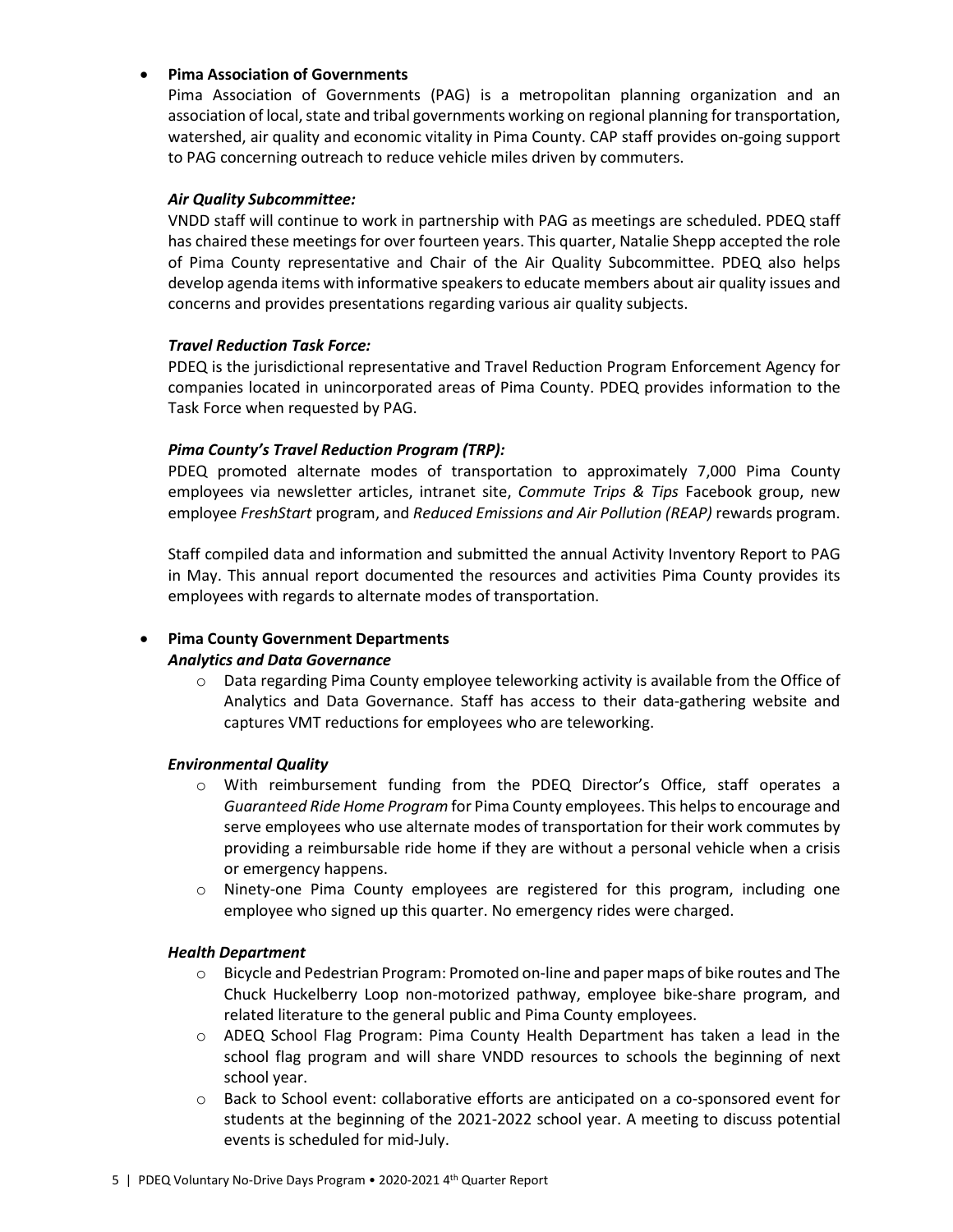#### *Human Resources*

- o Travel Reduction Program presentations at New Employee Orientations were halted indefinitely due to COVID-19 safe distancing restrictions and a hiring freeze. The TRP presentation was edited this quarter and final version approved to be incorporated in the LMS required training for on-boarding new employees. The training should become active in July, and we will resume surveying employees to assess their travel modes of choice for work commutes.
- $\circ$  Pima County employees are eligible to receive a 50% subsidy on 30-day transit passes via the HR Benefits program. Fares continue to be free until at least December 2021 to encourage drivers and passengers to use transit during the COVID-19 pandemic and to honor the mask mandate. Some employees continue to ride. The resource is promoted in our TRP materials.

### *Natural Resources, Parks and Recreation*

o VNDD staff promoted the Chuck Huckelberry Loop multi-use, car-free path via our *FreshStart* program, social media and additional outreach opportunities and encouraged people to use this car-free pathway for travel purposes.

### *Office of Sustainability and Conservation*

- $\circ$  Staff participated in THRIVE, a pilot program with the aim of training Pima County employees to lead programs that help reduce County operations' carbon footprint. The seven-series workshop incorporated information on climate change, health and equity, the carbon cycle, carbon footprint, emission sources, mindful purchasing and disposal, and helping to prioritize sustainability initiatives. The Office of Sustainability is working with the Mrs. Green's World and the University of Arizona Arid Lands Resource Sciences Program to develop this training program and deliver to interested employees throughout the County's employee base.
- o Staff contributes to the Alternate Fuels Chapter of the Sustainability Action Plan for County Operations. This subcommittee is dedicated to reduce miles driven, improve efficiencies, and reduce emissions from the fleet of vehicles used by Pima County employees. Key participating departments on the subcommittee include Fleet Services, Environmental Quality, Human Resources, Facilities Management, and others as topics warrant.

## • **Sun Tran and Sun Link Streetcar Transit Services**

- $\circ$  Staff promoted transit services to Pima County employees and the general public by providing on-line resources, social media messaging, and updates regarding transit services to Pima County's Travel Reduction Program transit list serve.
- $\circ$  Staff maintains a supply of \$10 value-loaded SunGO transit trial passes donated by Sun Tran last fiscal year. When distributed, staff provides the identification numbers of the cards so that Sun Tran may track their usage through time and assess the effectiveness of the promotion. The passes will be distributed via our *FreshStart Commute Solutions*  program and with responses to employee inquiries, once transit fares resume.

### • **Tucson Audubon Society**

o Desert Dwellers Education Project: PDEQ staff continued to collaborate with Tucson Audubon Society (TAS) to distribute the desert conservation poster, *Desert Dwellers Know – A Celebration of Byrd's Words.* TAS staff include the poster and activity book, *Desert Dwellers Know Desert Colors*, on their gift shop's webpage. A series of facts, questions and academic challenges in the activity book helps adhere this piece to core STEAM (science, technology, engineering, art and math) principles for easy integration with elementary school classrooms. Proceeds from the sales are used for future *Desert*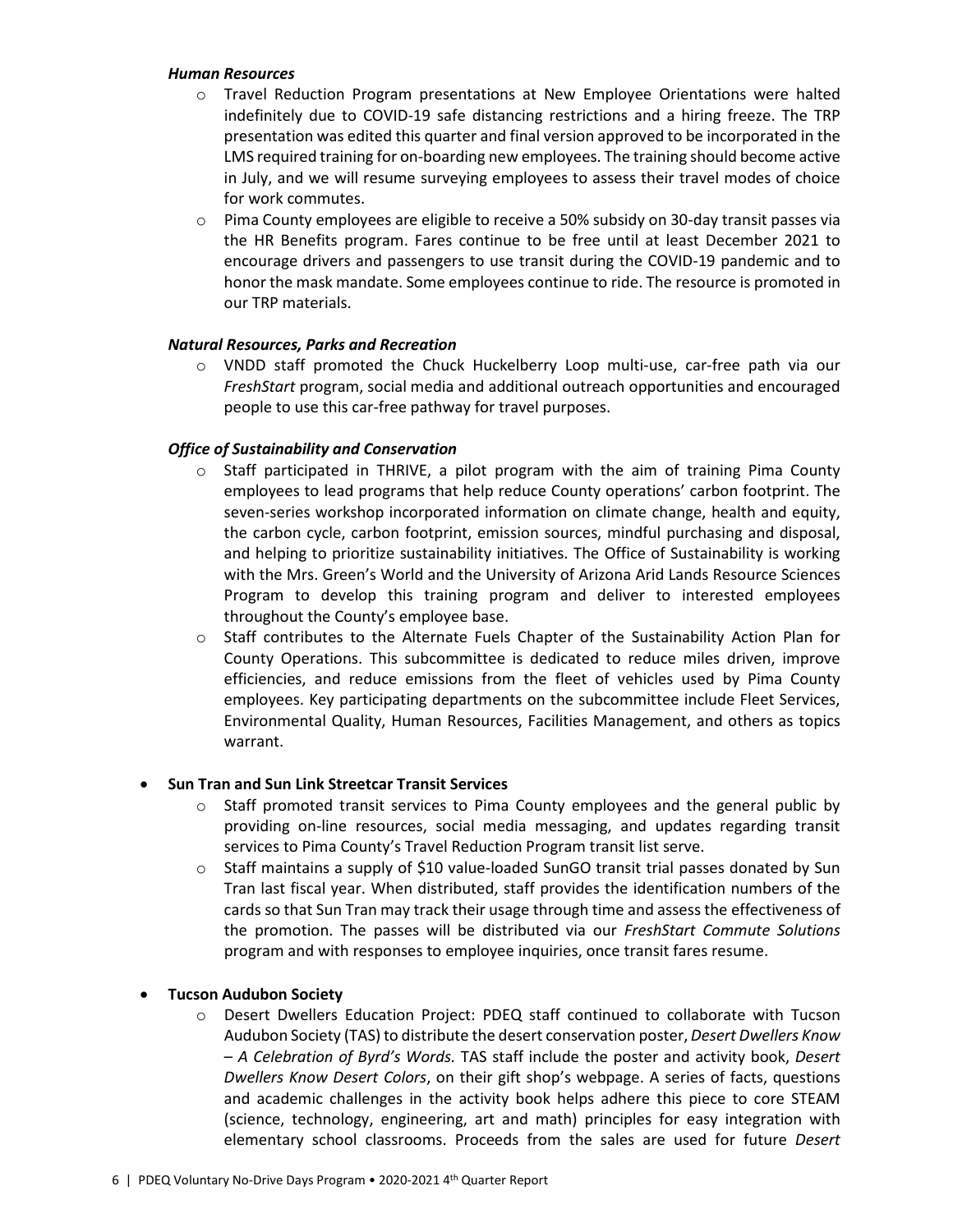*Dwellers Know* (DDK) educational projects and for reprinting the poster and activity book. TAS community partners expressed interest in developing new DDK environmental outreach projects to emphasize pollution prevention and drive-less messaging.

- $\circ$  This partnership also supported the design of multiple drive-less stickers celebrating the use of biking, walking, taking transit and carpooling. The stickers may be used as TAS membership incentives and were printed and made available this quarter.
- **Tucson Clean & Beautiful**
	- $\circ$  TCB has a very active "Trees for Tucson" program that staff helps to promote for the many air quality benefits provided by shade trees. PDEQ provides information on our website to encourage the planting of low VOC emitting trees to reduce precursor emissions for ozone.

#### **REPORTS OR DATA PRODUCED:**

### **EMISSIONS REDUCTION FROM THISISCLEANAIR CHALLENGE**

- Miles saved this quarter by participants using alternate modes: 6,656
- Pounds of air pollution and greenhouse gases reduced per week: 5,689

#### **EMISSIONS REDUCTION FROM BICI BINGO**

- Miles saved during travel to participating businesses in April: 367
- Pounds of air pollution and greenhouse gases reduced: 314

### **EMISSIONS REDUCTION FROM PIMA COUNTY EMPLOYEE USE OF TRANSIT:**

- Average round-trip commute miles for Pima County employees (October 2020 TRP survey): 24.4
- Transit passes sold during the fourth quarter: 0
	- o Public transit passes were not for sale this quarter due to COVID-19 interruptions, however, Sun Tran's bus boarding tracking system estimates that 72% of regular Sun Tran bus riders continued riding Sun Tran at no charge. Accounting for a reduced fleet and low ridership on Sun Express busses, an estimated 25% of passengers on express routes continued riding. Using Sun Tran's statistics, we estimate 117 employees continued taking public transit each month this quarter.
- Accounting for holidays and vacation days and assuming alternate modes were used three days per week for 13 weeks this quarter:
	- o Single-occupied vehicle driving miles reduced: 111,337
	- $\circ$  Pounds of air pollution and greenhouse gas emissions reduced: 95,160

#### **EMISSIONS REDUCTION FROM PIMA COUNTY EMPLOYEE GUARANTEED RIDE HOME PROGRAM:**

- Employees currently signed up for this program: 91
- New registrants this quarter: 1
- Claims for reimbursement: 0
- Vehicle miles traveled reduced this quarter by employees using alternate modes: 123,266
- Pounds of air pollution and greenhouse gas emissions reduced this quarter: 105,356

#### **EMISSIONS REDUCTION FROM PIMA COUNTY EMPLOYEES TELEWORKING**

- # Days Employees teleworked: 24,024
- # Vehicle miles reduced: 586,175
- Pounds of pollution and greenhouse gas emissions reduced: 501,004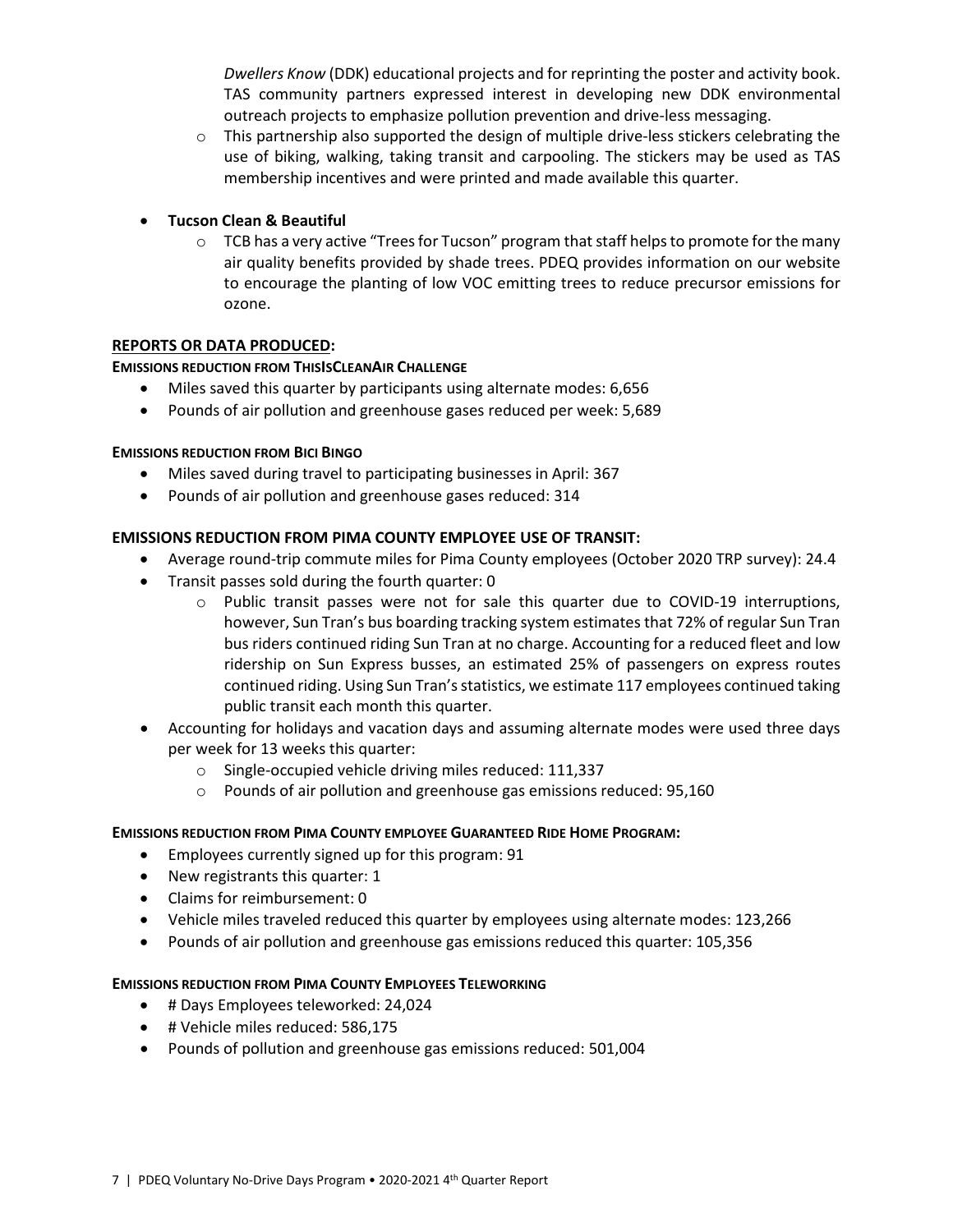## **• GOAL 4: PRESENTATIONS & IN-DEPTH INTERVIEWS--------------------------------------**

#### **PERCENT OF WORK COMPLETED:** 80%

#### **WORK ACCOMPLISHED:**

Staff creates, customizes, updates and delivers presentations to a wide range of audiences to educate and create greater awareness about air quality issues and no-drive actions that can be taken to reduce emissions and keep the air healthy to breathe.

As COVID-19 restrictions have eased, staff was invited to provide a few presentations this quarter, however, we were unable to meet our goal of delivering 35 throughout the year. Five presentations and three interviews were completed this quarter, including three presentations that were delivered inperson.

#### **REPORTS OR DATA PRODUCED:**

| <b>Presentations</b> |                                  |                 |             |  |
|----------------------|----------------------------------|-----------------|-------------|--|
| Date                 | Location                         | # Presentations | # Attendees |  |
| $6 - Apr - 21$       | PCHD National Public Health Week |                 | 50          |  |
| 8-Jun-21             | Boys & Girls Club                |                 | 20          |  |
| 10-Jun-21            | Boys & Girls Club                |                 | 13          |  |
| 14-Jun-21            | PAG TRP Task Force - DDK         |                 | 12          |  |
|                      | <b>Total</b>                     |                 | 95          |  |

| In-Depth Interviews |                         |              |                  |  |
|---------------------|-------------------------|--------------|------------------|--|
| Date                | Location                | # Interviews | <b>Listeners</b> |  |
| 21-Apr-21           | KOLD - State of the Air |              |                  |  |
| 03-May-21           | KVOA - ozone season     |              |                  |  |
| 15-Jun-21           | KOLD: ozone advisory    |              |                  |  |

\* Listener data not available

## **• GOAL 5: DEVELOPMENT OF INFORMATIONAL MATERIALS ----------------------------**

#### **PERCENT OF WORK COMPLETED:** 245%

#### **WORK ACCOMPLISHED:**

Staff developed news releases, articles, advertisements, stickers, website posts, and emails for list serves to educate the public and encourage No-Drive Days and emission reductions.

#### **NEWS RELEASES & MEDIA EXPOSURE:**

Staff developed and distributed four news releases this quarter. A list of news releases distributed is provided below.

### • **Air Index Now Information**

The media can obtain real-time Air Quality Index (AQI) information from PDEQ's website, [www.pima.gov/deq.](http://www.pima.gov/deq) This information is published daily in local newspapers and on media websites. In addition, KVOA-TV, KOLD-TV, and KGUN-TV news programs normally incorporate the AQI into their weather report when advisories occur. The media can also access AQI data and fiveday air quality forecasts from ADEQ**.**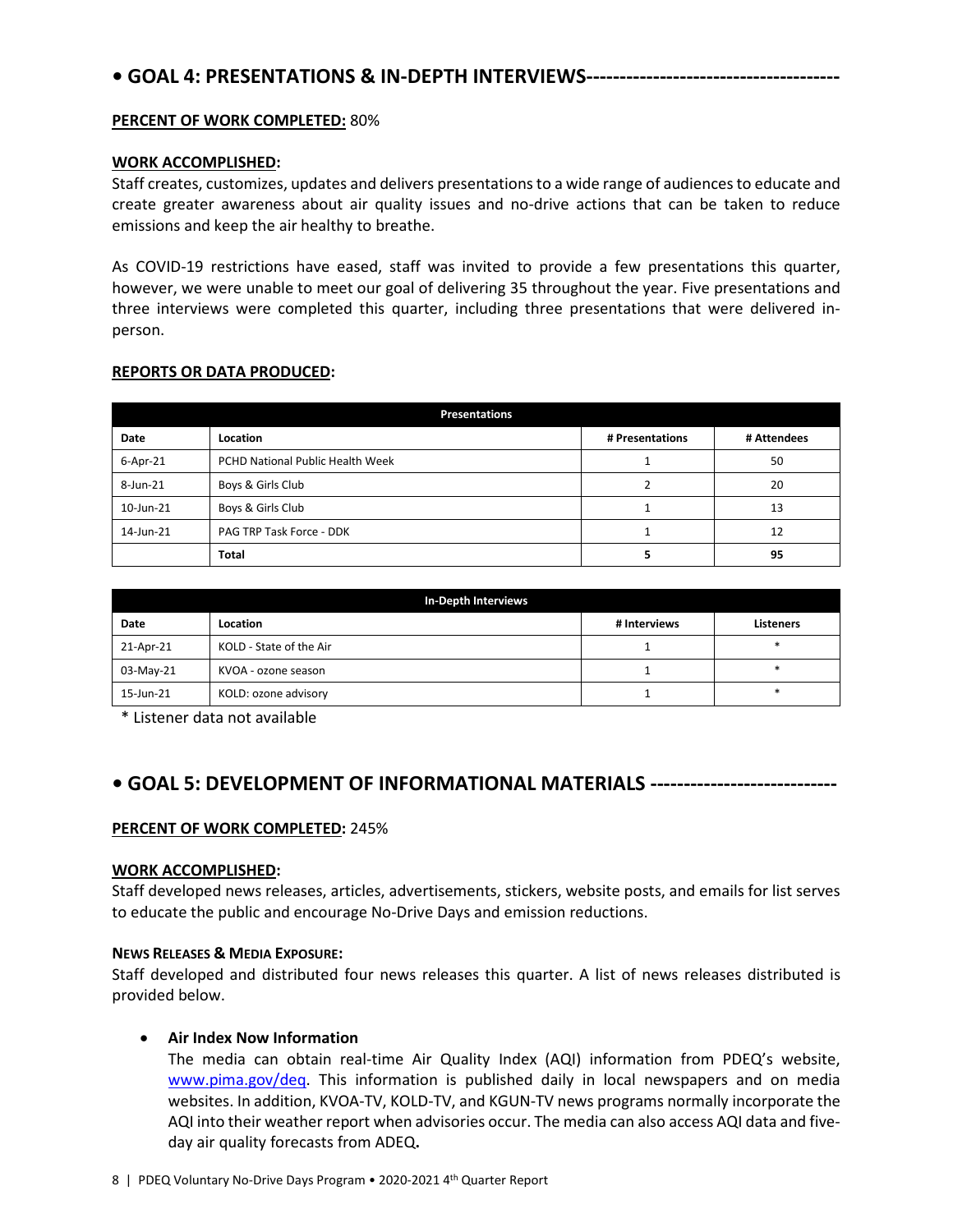### • **News Stories**

At least 495 news stories, advertisements or announcements related to No-Drive Days messaging reached thousands of community members via a variety of news stations, websites, newspapers, magazines and newsletters.

#### **ARTICLES WRITTEN**

### • **PDEQ Internet**

Six articles were posted on the PDEQ website this quarter, sharing information about PDEQ's ThisIsCleanAir Challenge, ozone season beginning, air quality around the home, air monitoring network, a Health Watch for particulates and a High Pollution Advisory for ozone.

### • **eScoop Newsletter**

Four articles were published in the eScoop, an internal newsletter for thousands of Pima County employees. Articles promoted our ThisIsCleanAir Challenge, alternate modes of commuting, Bici Bingo, and idling motor vehicles.

### • **Pima County FYI Newsletter**

One article was published in the Pima County FYI Newsletter about how to protect yourself from wildfire smoke.

#### **NEW STICKERS**

Stickers are very popular and are a great way to spread messages throughout the community on water bottles, notebooks, etc. This quarter, two new stickers were designed and printed:

- *Drive Less for Clear Skies* uses a night time star-filled sky as backdrop behind a saguaro silhouette.
- *Healthy Habitats for Desert Dwellers* features illustrations of native wildlife and plant life with downtown Tucson on the horizon.

#### **ADDITIONAL ITEMS**

- Virtual Tucson Earth Day Festival compilation of PDEQ resources and on-line links
- Bici Bingo Clean Air Program logo added to promotional materials by Living Streets Alliance

#### **REPORTS OR DATA PRODUCED:**

|                                                                                       | PDEQ News Releases Distributed to Subscriber Groups:           |  |  |
|---------------------------------------------------------------------------------------|----------------------------------------------------------------|--|--|
| Environmental Quality, BOS/Admin private, General Media, Health and Behavioral Health |                                                                |  |  |
| <b>Sent Date</b>                                                                      | <b>Bulletin Subject</b>                                        |  |  |
| $1$ -Apr-21                                                                           | PDEQ Launches Spring ThislsCleanAir Photo and Poetry Challenge |  |  |
| 21-Apr-21                                                                             | Pima County DEQ Issues Air Quality Health Watch (particulates) |  |  |
| 29-Apr-21                                                                             | Ozone Air Pollution Season Has Begun                           |  |  |
| 14-Jun-21                                                                             | PDEQ Issues Ozone Pollution Air Advisory                       |  |  |

| Media Exposure via TV, Radio, Print, Websites, eNewsletters, Outdoor Advertising and Publicity |                                |                                                                                             |  |
|------------------------------------------------------------------------------------------------|--------------------------------|---------------------------------------------------------------------------------------------|--|
| Date                                                                                           | <b>Host</b>                    | <b>Description</b>                                                                          |  |
| $1-Apr-21$                                                                                     | KVOA.com                       | #ThisIsCleanAir: PDEQ launches photo and poetry challenge                                   |  |
| $1-Apr-21$                                                                                     | signalsaz.com                  | Pima County Department of Environmental Quality Launches Spring ThislsCleanAir<br>Challenge |  |
| $1-Apr-21$                                                                                     | snewsi.com                     | #ThisIsCleanAir: PDEQ launches photo and poetry challenge                                   |  |
| $2-Apr-21$                                                                                     | radio.azpm.org                 | Healthy Air Is In Our Hands Drive Less Pledge, ad                                           |  |
| $2-Apr-21$                                                                                     | kyoa.com                       | #ThisIsCleanAir: PDEQ launches photo and poetry challenge                                   |  |
| $2-Apr-21$                                                                                     | eScoop PC employee newsletter  | Take part in DEQ's Clean Air Challenge                                                      |  |
| 9-Apr-21                                                                                       | Living Streets Alliance eblast | Ready to Roll? Bici Bingo                                                                   |  |
| 12-Apr-21                                                                                      | bikefesttucson.com             | Introducing: Bici Bingo                                                                     |  |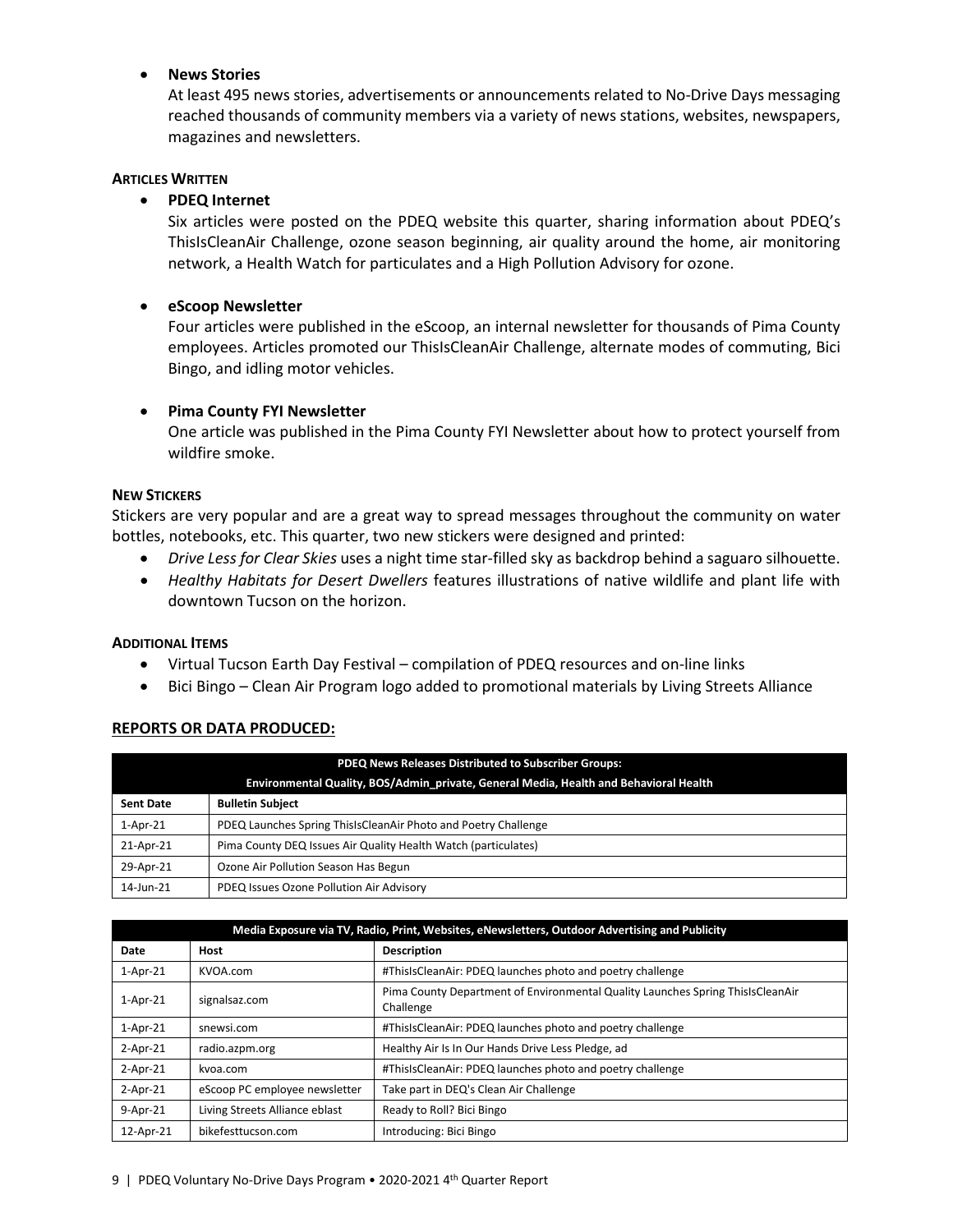| 11-Apr-21   | thisistucson.com                    | Bingo! Visit these local Tucson businesses by bike in April to win prizes (Bici Bingo) Social<br>media boosts, Instagram stories, Facebook posts, premium listing, sponsored content |
|-------------|-------------------------------------|--------------------------------------------------------------------------------------------------------------------------------------------------------------------------------------|
| 15-Apr-21   | <b>Tucson NewsNet Daily Digest</b>  | Clean Air Challenge Seeks Photos and Poetry                                                                                                                                          |
| 15-Apr-21   | Mrs. Green's World newsletter       | You Can Keep Our Clean Air Healthy                                                                                                                                                   |
| 16-Apr-21   | eScoop PC employee newsletter       | Here's why these employees love alternate methods of commuting                                                                                                                       |
| 16-Apr-21   | eScoop PC employee newsletter       | Bici Bingo lets employees have fun on their bikes                                                                                                                                    |
| 21-Apr-21   | KOLD News 13                        | State of the Air: Pima County gets a failing grade, but ozone pollutants are dropping                                                                                                |
| 21-Apr-21   | patch.com                           | Pima County Issues Air Quality Health Watch                                                                                                                                          |
| 21-Apr-21   | KVOA.com                            | High winds prompt health watch in Pima County                                                                                                                                        |
| 21-Apr-21   | <b>Tucson Environmental Sycs FB</b> | There's still time to enter the #ThisIsCleanAir Challenge                                                                                                                            |
| Apr 1-30-21 | The Drive 101.7FM, AM830            | 35 radio spots re: Missing Mountain ad                                                                                                                                               |
| Apr 1-30-21 | The Drive 101.7FM, AM830            | 30 radio spots re: Solution to air pollution ad                                                                                                                                      |
| $5-May-21$  | KVOA.com                            | It's ground-level ozone pollution season. Here's what you need to know.                                                                                                              |
| 14-May-21   | FYI Newsletter for Pima County      | Keeping the air healthy requires team effort                                                                                                                                         |
| 20-May-21   | Mrs. Green's World newsletter       | Drive less to win!                                                                                                                                                                   |
| May - June  | La Estrella/AZ Daily Star           | Love the Air video, Spanish version on web banner and PSA                                                                                                                            |
| May - June  | Urbana Radio                        | 220 radio spots re: Healthy Air Drive Less Pledge, Spanish version                                                                                                                   |
| May - June  | La Poderosa Radio                   | 100 radio spots re: Healthy Air Drive Less Pledge, Spanish version                                                                                                                   |
| May - June  | Azteca Tucson                       | 74 60 second spots re: Love the Air PSA, Spanish version                                                                                                                             |
| June        | Arriba Tucson                       | Segment re: Healthy Air Drive Less Pledge                                                                                                                                            |
| May - June  | Google ads                          | Love the Air PSA, English and Spanish versions                                                                                                                                       |
| June        | AZ Bilingual Magazine               | 1/2 page ad re: Healthy Air Drive Less Pledge                                                                                                                                        |
| June        | AZ Bilingual Magazine               | Article contribution                                                                                                                                                                 |
| 4-Jun       | eScoop PC employee newsletter       | Idling vehicles less saves you more                                                                                                                                                  |
| $14$ -Jun   | KGUN 9                              | Pima County issues ground-level ozone air pollution advisory                                                                                                                         |
| 14-Jun      | Tucson Sentinel.com                 | Air pollution hits harmful levels in Tucson, with heat and wildfires contributing to haze                                                                                            |
| $15 - Jun$  | <b>KOLD News 13</b>                 | Air quality worsens across state as temps rise, fires burn                                                                                                                           |
| $25 - Jun$  | FYI Newsletter for Pima County      | Follow these tips to keep your air healthy                                                                                                                                           |
| 28-Jun      | KVOA.com                            | Despite uptick in wildfires, air quality still rated "Good" in Pima County                                                                                                           |

## **• GOAL 6: DISTRIBUTION OF INFORMATIONAL MATERIALS -----------------------------**

Staff distributes information to the general public and specific audiences via website posting, e-mails to list serves, articles for newsletters, social media, and the distribution of literature through libraries, community centers and outreach events.

### **PERCENT OF WORK COMPLETED:** 313%

#### **WORK ACCOMPLISHED:**

#### **PDEQ WEBSITE ARTICLES**

Staff continued to promote, update and maintain the [PDEQ website,](https://webcms.pima.gov/government/environmental_quality/) posting six news articles related to air quality. A list of the articles is provided in the chart on page 11.

With the help of Pima County's Communications Office, we also created a [Spanish version](https://webcms.pima.gov/cms/One.aspx?portalId=169&pageId=747836) of our Drive Less Pledge webpage to be more inclusive of Latinx communities.

Staff provided continual updates to the [ThisIsCleanAir Challenge](https://webcms.pima.gov/cms/One.aspx?portalId=169&pageId=581570) webpages in April and May, reflecting promotion of the event, soliciting votes for favorite finalist entries, and announcing winning entries.

### **AIR QUALITY LIST SERVE / INDIVIDUALS REACHED VIA GOVDELIVERY**

The Air Quality list serve is housed with Pima County's GovDelivery system that reaches thousands who have signed up to receive information regarding General County News, Health and Behavioral Health and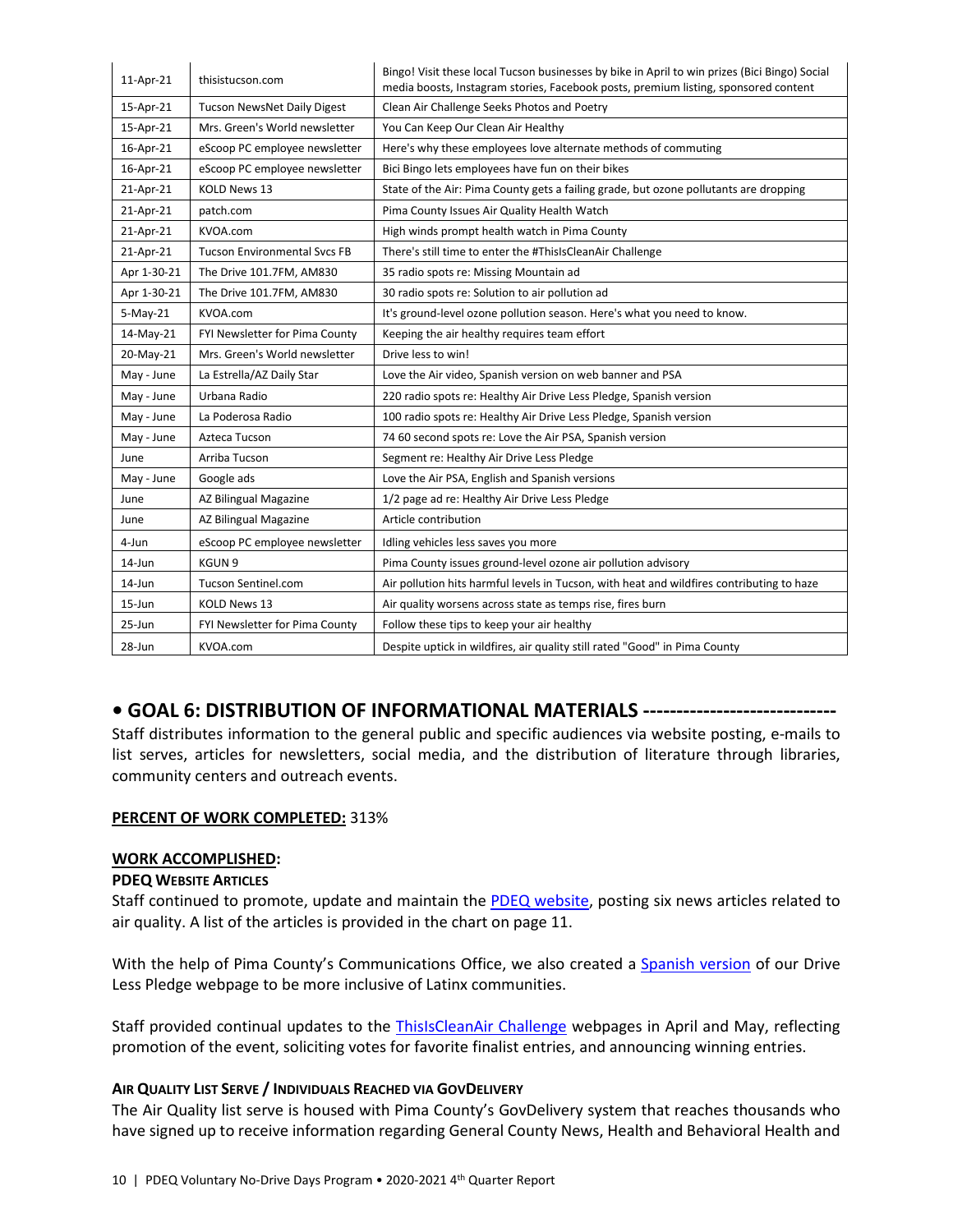Environmental Quality. We also reach the General Media and administrators for Pima County including the Board of Supervisors using this system.

This quarter, news releases were distributed to the list serve on four occasions regarding our ThisIsCleanAir Challenge, ozone season, a Health Watch for particulates and a High Pollution Advisory for ozone.

The public can sign up to receive PDEQ news releases via our website and Pima County's GovDelivery signup system.

### **ECO KIDS CORNER WEBSITE**

Debuted in January 2012, this kid-friendly website includes educational information regarding air quality, water, soil, climate change and reducing, reusing, and recycling. Viewers can interact with a guessing game, create 13 different types of nature poems, and find additional resources for local eco-related activities, as well as discover a plentitude of resources for more information and engaging websites.

#### **INFORMATION FOR PIMA COUNTY EMPLOYEES**

As administrator of the Pima County Employee Travel Reduction Program (TRP) for approximately 7,000 employees, PDEQ staff shares resources and information and encourages employees to adopt No-Drive Days practices in their work commutes by using transit, carpooling, vanpooling, biking, walking, telecommuting, skipping trips, and combining errands. During this quarter, staff:

- Replied to inquiries regarding the use of alternate modes of transportation;
- Distributed alternate mode news and information via employee newsletters;
- Promoted the Pima Association of Governments (PAG) Sun Rideshare resources via website;
- Distributed eight messages to our TRP list serves regarding Bici Bingo, Bike Month, transit schedule changes, free transit fares continued through December 2021, and transit holiday schedule changes;
- Maintained and updated the TRP intranet webpages providing resources and information about alternate modes of transportation, the benefits they provide, and tips to be COVID safe while using alternate modes. Additional temporary articles were posted including information on Bici Bingo, and a request for employees to submit a drive-less story for a sticker, and idling vehicles.
- Maintained a Facebook group, *Commuter Trips and Tips* for Pima County employees, posting two messages to the group about Bici Bingo and Sun Tran service changes for holiday weekend.

#### **HARDCOPY MATERIALS DISTRIBUTED**

In addition to distributing materials at presentations, staff also provides hard copy items and promotional give-away items during events or in response to personal requests and business connections. A list of distribution events is below.

#### **REPORTS OR DATA PRODUCED:**

#### **ARTICLES PUBLISHED ON [WWW.PIMA.GOV/DEQ](http://www.pima.gov/deq)**

| VNDD-Related Articles Posted on pima.gov/deg |                                                                |  |  |
|----------------------------------------------|----------------------------------------------------------------|--|--|
| Date                                         | <b>Comment Topic</b>                                           |  |  |
| $1-Apr-21$                                   | PDEQ launches spring ThislsCleanAir Photo and Poetry Challenge |  |  |
| 21-Apr-21                                    | Air Quality Health Watch issued for particulates               |  |  |
| 29-Apr-21                                    | Ozone air pollution season has begun                           |  |  |
| 25-May-21                                    | 2020 DEQ Ambient Air Monitoring Network Plan available online  |  |  |
| 27-May-21                                    | Clean your backyard air this summer                            |  |  |
| 14-Jun-21                                    | PDEQ issues ozone pollution air advisory                       |  |  |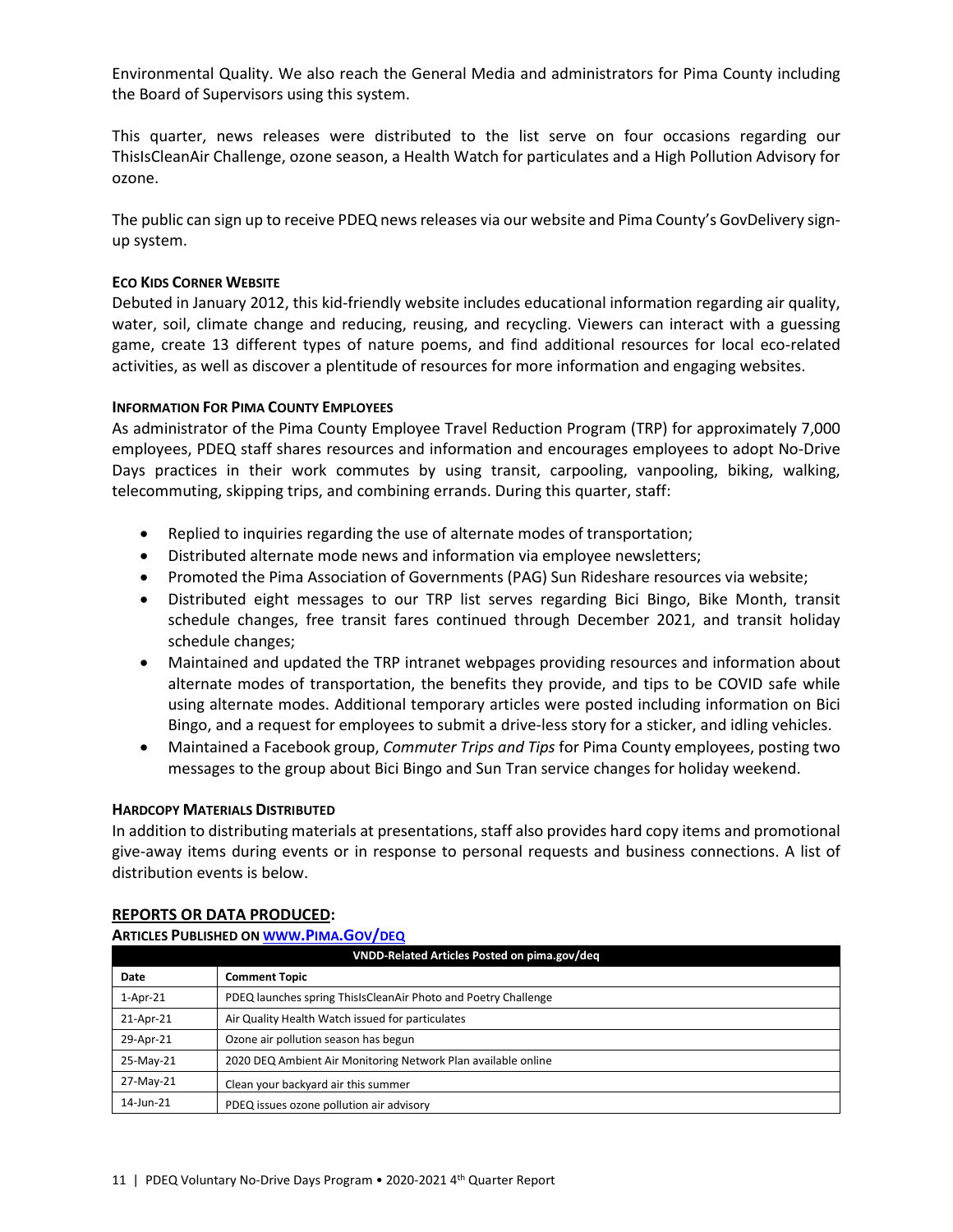#### **PDEQ & TRP WEBSITES**

Staff tracks website pageviews using Google Analytics. During the fourth quarter of FY 2020-2021:

- Pageviews on PDEQ website: 40,234
- Pageviews on TRP webpages: 428



#### **HARD COPY MATERIALS DISTRIBUTION**

- Pieces of literature and promotional materials distributed this quarter: 5,425
- Items authored by PDEQ and other agencies distributed: 66
- Occasions on which materials were distributed (in addition to distribution at events): 41
- People reached via materials distribution: 898

|            | <b>Materials Distribution</b>                        |              |                |
|------------|------------------------------------------------------|--------------|----------------|
| Date       | Location                                             | # Events     | # Recipients   |
| $2-Apr-21$ | Venito Garcia Library, Tohono O'odham Nation         | 1            | $\mathbf{1}$   |
| $2-Apr-21$ | Wheeler Taft Abbett Library                          | $\mathbf{1}$ | 100            |
| 8-Apr-21   | PC Superior Court - Story for a Sticker              | $\mathbf{1}$ | $\mathbf{1}$   |
| 9-Apr-21   | <b>Tucson Estates II Homeowners Association</b>      | $\mathbf{1}$ | 5              |
| 13-Apr-21  | <b>Health On University</b>                          | $\mathbf{1}$ | $\mathbf{1}$   |
| 13-Apr-21  | Corona Foothills Middle School                       | $\mathbf{1}$ | 100            |
| 14-Apr-21  | Pima County Health Department                        | $\mathbf{1}$ | $\mathbf{1}$   |
| 15-Apr-21  | Mercado San Agustin Businesses, MSA Annex            | $\mathbf{1}$ | 4              |
| 21-Apr-21  | Pima County DEQ Staff                                | $\mathbf{1}$ | 35             |
| 22-Apr-21  | Pima County Health Department, Earth Day meeting     | $\mathbf{1}$ | 20             |
| 26-Apr-21  | Vet Sec                                              | $\mathbf{1}$ | $\mathbf{1}$   |
| 28-Apr-21  | Pima County NRPR                                     | $\mathbf{1}$ | 80             |
| 20-Apr-21  | Pima County staff via Fresh Start Commute Solutions  | $\mathbf{1}$ | $\mathbf{1}$   |
| $5-May-21$ | <b>Hotel Congress</b>                                | $\mathbf{1}$ | $\overline{2}$ |
| 12-May-21  | <b>Tucson Audubon Society</b>                        | $\mathbf{1}$ | 50             |
| 12-May-21  | Pima County Flood Control                            | $\mathbf{1}$ | $\mathbf{1}$   |
| 12-May-21  | Healthy Air Drive Less Pledge Winner - J. Soderstrom | $\mathbf{1}$ | $\mathbf{1}$   |
| 14-May-21  | Pima County Flood Control                            | $\mathbf{1}$ | 10             |
| 14-May-21  | Tucson Water, Tucson Environmental Services          | $\mathbf{1}$ | 3              |
| 14-May-21  | ThisIsCleanAir Challenge Winner, N. Befus            | $\mathbf{1}$ | $\mathbf{1}$   |
| 17-May-21  | Pima County NRPR                                     | $\mathbf{1}$ | 100            |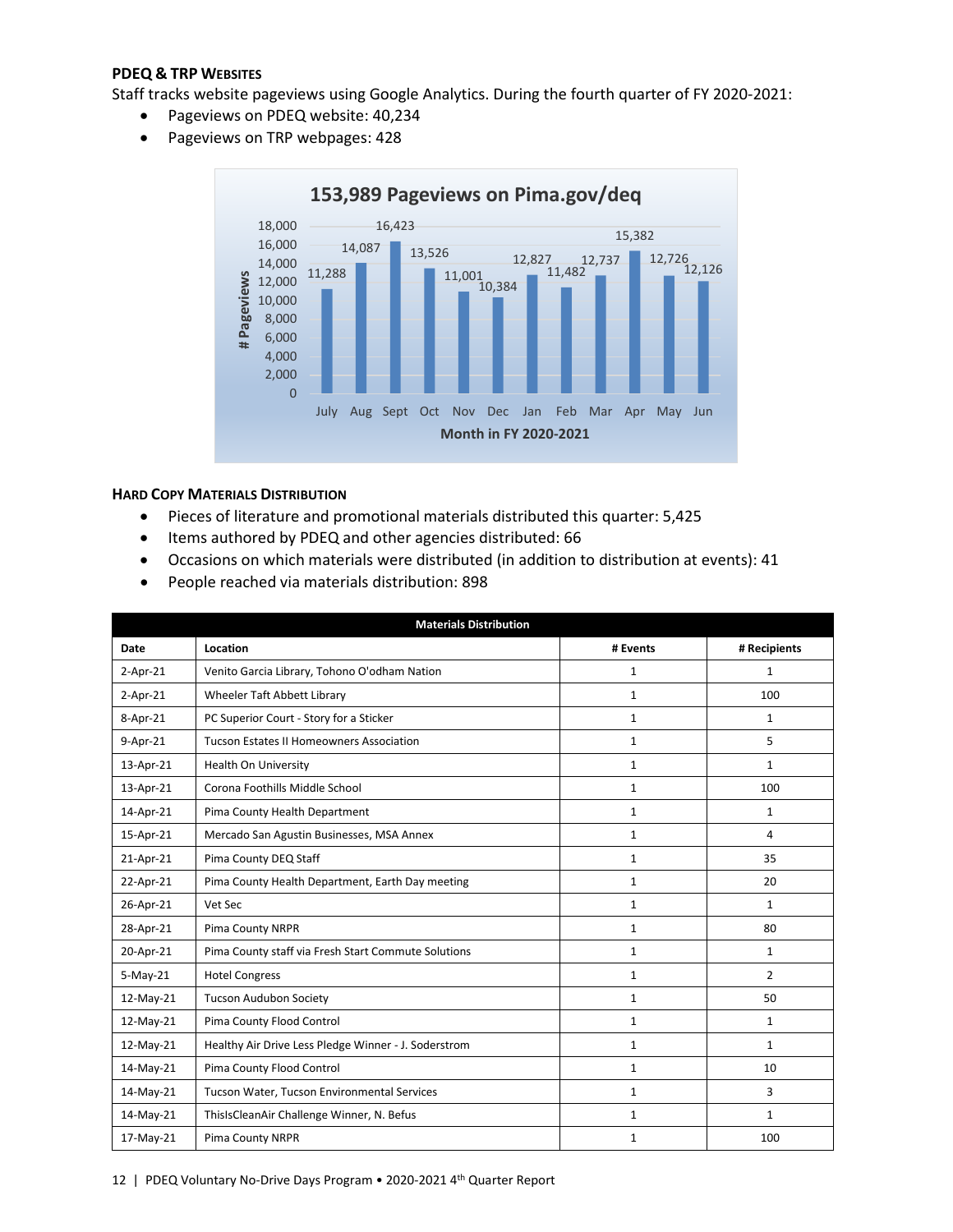| 17-May-21   | ThisIsCleanAir Challenge Winner - J. Wills      | $\mathbf{1}$ | $\mathbf{1}$   |
|-------------|-------------------------------------------------|--------------|----------------|
| 18-May-21   | Aero Allergen Research                          | 1            | $\mathbf{1}$   |
| 19-May-21   | Pima County building kiosks, 4 locations        | $\mathbf{1}$ | 40             |
| 20-May-21   | <b>Tucson Association of Realtors</b>           | 1            | 30             |
| 20-May-21   | ThisIsCleanAir Challenge Winner - M. Moran      | $\mathbf{1}$ | 1              |
| 21-May-21   | Pima County building kiosks, 4 locations        | $\mathbf{1}$ | 122            |
| 22-May-21   | <b>Tucson Property Executives</b>               | $\mathbf{1}$ | 30             |
| 25-May-21   | Pima County Facilities Management               | $\mathbf{1}$ | 3              |
| 26-May-21   | Pima County Public Works Building kiosk         | $\mathbf{1}$ | 10             |
| 26-May-21   | National Parks Conservation Association, Tucson | 1            | 10             |
| 26-May-21   | Pima County DEQ Storm water staff               | $\mathbf{1}$ | 4              |
| 26-May-21   | <b>Tucson Estates II</b>                        | $\mathbf{1}$ | 8              |
| 26-May-21   | Pima County Communications Office               | $\mathbf{1}$ | $\overline{2}$ |
| 28-May-21   | ThisIsCleanAir Challenge Winner - G. Peterson   | 1            | $\mathbf{1}$   |
| 28-May-21   | ThisIsCleanAir Challenge Winner - B. Boyd       | $\mathbf{1}$ | $\mathbf{1}$   |
| 28-May-21   | ThisIsCleanAir Challenge Winner - A. Classen    | $\mathbf{1}$ | $\mathbf{1}$   |
| $4$ -Jun-21 | Constables Office, Eviction Prevention Fair     | 1            | 100            |
| $4$ -Jun-21 | ThisIsCleanAir Challenge winner - L. Klotzer    | $\mathbf{1}$ | $\mathbf{1}$   |
| 14-Jun-21   | Byrd Baylor family                              | $\mathbf{1}$ | 10             |
| 28-Jun-21   | Sylvia Robine                                   | $\mathbf{1}$ | 4              |
|             | <b>Total</b>                                    | 41           | 898            |

## **• GOAL 7: USE OF SOCIAL MEDIA PLATFORMS ----------------------------------------------**

VNDD/Clean Air Program reaches a wide variety of audiences via messaging on Twitter, Facebook and NextDoor, and works with the Pima County Communications Office to expand our presence on platforms including YouTube, Facebook, Instagram and Google.

### **PERCENT OF WORK COMPLETED:** 236%

#### **WORK ACCOMPLISHED:**

### **TWITTER**

PDEQ's first tweet on Twitter.com was on July 21, 2015. This quarter, staff tweeted 17 posts about air. Message subjects included:

- ThisIsCleanAir Challenge
- Bici Bingo
- Air Quality Health Watch for particulates
- Earth Day
- Beginning of ozone season
- Air Quality Awareness Week
- Air quality and asthma

### **FACEBOOK**

• **PDEQ Facebook**

Staff created 30 posts related to air quality on PDEQ's Facebook account this quarter. Topics included:

- o ThisIsCleanAir Challenge
- o Bici Bingo
- o Air Quality Health Watch for particulates
- o Earth Day

• Air quality in general

• Low-cost air quality monitors

• Reduction in air pollution through time • Air pollution kills millions worldwide • Alternate modes to save money on fuel • Free fares continue on Sun Tran transit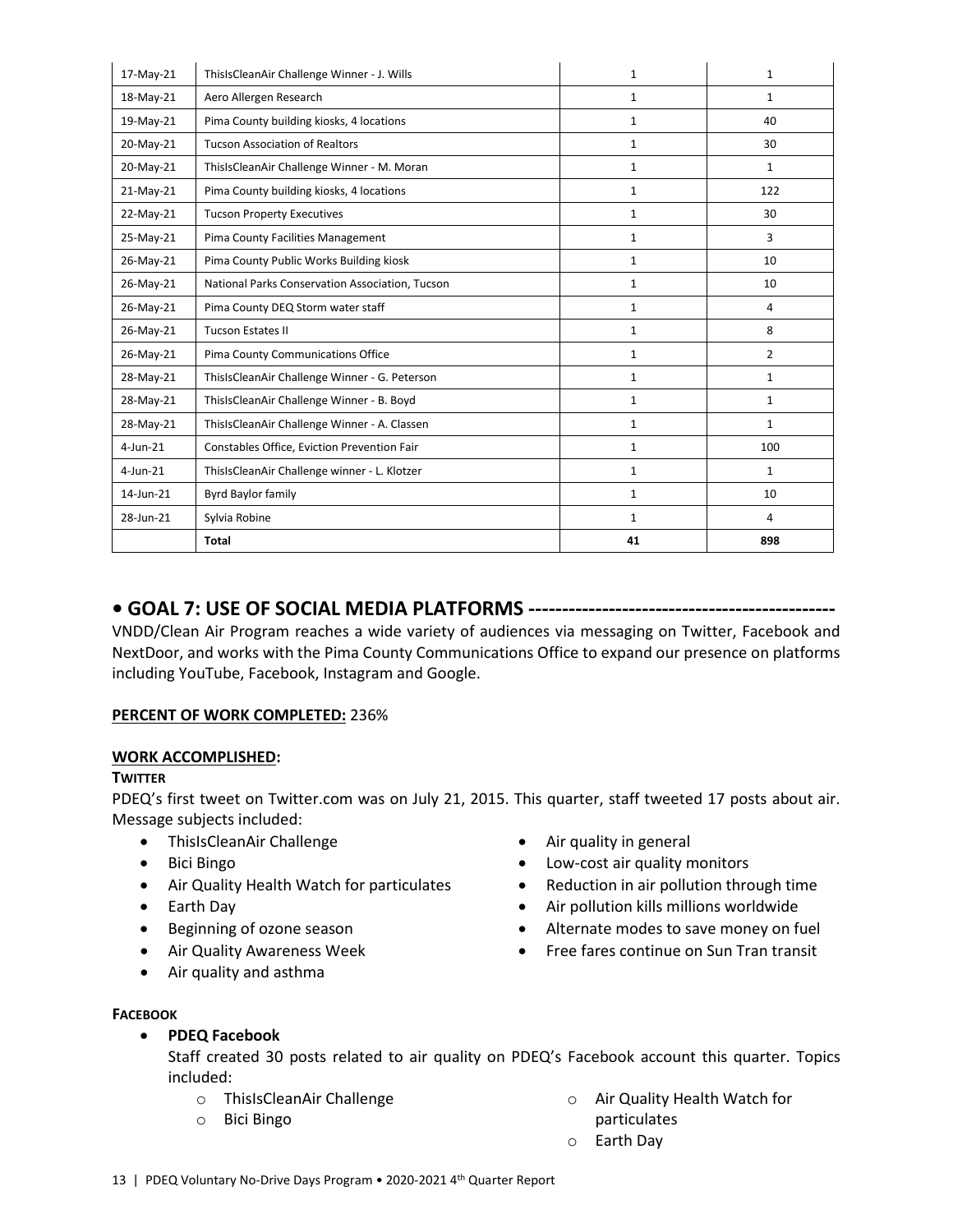- o Beginning of ozone season
- o Air Quality Awareness Week
- o Health effects from breathing pollution
- o Clean air is important for everyone
- o Air monitoring
- o Reduced air pollution through time
- o Air pollution kills people worldwide
- o Ground-level ozone
- o Clear skies and awesome views
- o Drive less and cut fuel expenses
- o World Bicycle Day
- o Leaf blowers kick up dust
- o Free fares on Sun Tran continue
- o Air Quality Health Watch for ozone
- o Bad air days
- o Presentations available
- o Drive less to reduce climate change

### • **Travel Reduction Program** *Commute Trips & Tips* **Facebook Group**

In May 2017, staff established a Facebook group for Pima County employees, *Commute Trips and Tips,* as a way to reach employees regarding driving less and using alternate modes of transportation for work commutes. There are currently 37 members in this group. This quarter, staff posted two messages regarding:

- o Sun Tran transit service changes
- o Bici Bingo

#### **NEXTDOOR**

Staff received training on NextDoor this quarter and began using the platform to promote PDEQ messaging.

#### **CLEAN AIR CAMPAIGN VIA COMMUNICATIONS OFFICE**

Pima County Communications Office assisted us in developing advertising and focusing promotion of VNDD messaging to target Latinx communities via Google, Facebook and Instagram during May and June. Our *Love the Air* PSA was translated into Spanish and posted on social media in addition to messaging for our *Healthy Air Is In Our Hands Drive Less Pledge*.

#### **BICI BINGO SOCIAL MEDIA CAMPAIGN**

As mentioned in Goal #3, VNDD sponsored Bici Bingo with advertisements through #ThisIsTucson Instagram and Facebook platforms.

### **YOUTUBE**

Since 2015, and with the help of Pima County Communications Office, VNDD staff posted eight YouTube videos related to air pollution and actions people can take for healthier air. This quarter, Communications translated our *Love the Air* video into Spanish and posted on YouTube with paid advertising to boost views.

### **REPORTS OR DATA PRODUCED:**

#### **AIR QUALITY RELATED MESSAGING ON SOCIAL MEDIA**

| Social Media Activity 4th Quarter FY 2020-2021        |                |                    |  |  |
|-------------------------------------------------------|----------------|--------------------|--|--|
| Source                                                | # Posts        | <b>Impressions</b> |  |  |
| <b>VNDD Clean Air Program Twitter</b>                 | 17             | 13845              |  |  |
| VNDD Clean Air Program Facebook                       | 30             | 79084              |  |  |
| Google ads via Pima Communications                    |                | 170900             |  |  |
| Facebook/Instagram via Pima Communications            |                | 436962             |  |  |
| AZ Bilingual Magazine FB/Instagram via Communications | <b>Unknown</b> | Unknown            |  |  |
| <b>TOTAL</b>                                          | 51             | 700791             |  |  |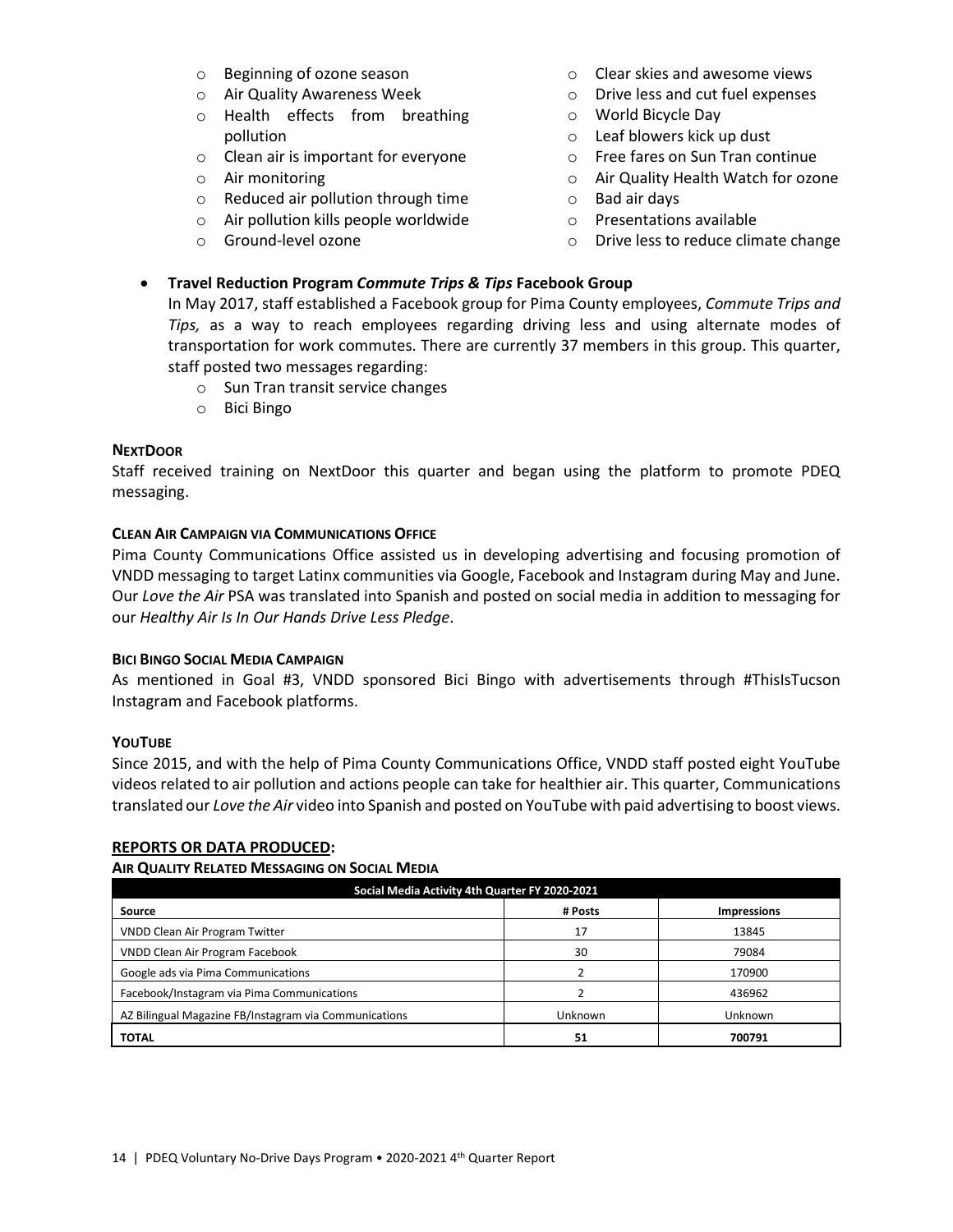### **YOUTUBE VIDEO VIEWS**

Views to-date are listed below and are cumulative from original upload date.

- *Idle Less*
	- o 15-second version (uploaded May 2018): 56 views
	- o 40-second version (uploaded April 2018): 301 views
- *Help keep particles out of the air this New Year's*
	- o English version (uploaded September 2017): 67 views
	- o Spanish version (uploaded September 2017): 63 views
- *Love the Ai*r
	- o English version (uploaded April 2015): 11,401 views
	- o Spanish version (uploaded April 2021): 20,428
	- o *Love the Air* also plays in a video loop on at least one monitor located in a downtown county-owned building for people to view while they are waiting in the lobby.
- *Idle Less at Schools*
	- o Draft version (uploaded April 2019): 200+ views
	- o Final version (updated May 2019): 111 views
- *Healthy Air Is In Our Hands* (uploaded September 2020): 25 views
	- o 90-second presentation for teachers, students and families to learn about PDEQ resources regarding air quality and ideas about what we can do to protect ourselves and reduce air pollution.

## **• GOAL 8: HEALTHY AIR IS IN OUR HANDS DRIVE-LESS PLEDGE ------------------------**

This on-going program encourages the public to take the *Drive-Less Pledge* and commit to reducing miles traveled by motor vehicles.

#### **PERCENT OF WORK COMPLETED:** 100%

### **WORK ACCOMPLISHED:**

Drive-Less Pledge cards (232) were distributed at outreach events this quarter, and an online form remains available on PDEQ's website inviting Pima County residents to take the pledge committing to specific drive-less actions.

The pledge was actively promoted on TV Azteca in June via an interview by our Spanish-speaking Communications Office partners. Social media posts also focused on the pledge. The online pledge form was also translated into Spanish and is available on our website.

Data from the online and hard-copy pledge forms are collected and analyzed to track the number of participants, pledged miles not driven, and associated emission reductions. As per each quarter, one lucky participant was selected via a random number generating website to win a prize. This quarter, an insulated backpack cooler was awarded to the winner who reported reducing miles driven by about 40 per week by skipping trips in the previous quarter.

#### **REPORTS OR DATA PRODUCED:**

**HEALTHY AIR IS IN OUR HANDS DRIVE-LESS PLEDGE QUARTERLY OUTCOMES:**

- People pledged to drive less this quarter: 463
- Miles contest participants pledged to not drive during this quarter: 180,278
- Pounds of air pollution and greenhouse gases reduced this quarter: 154,083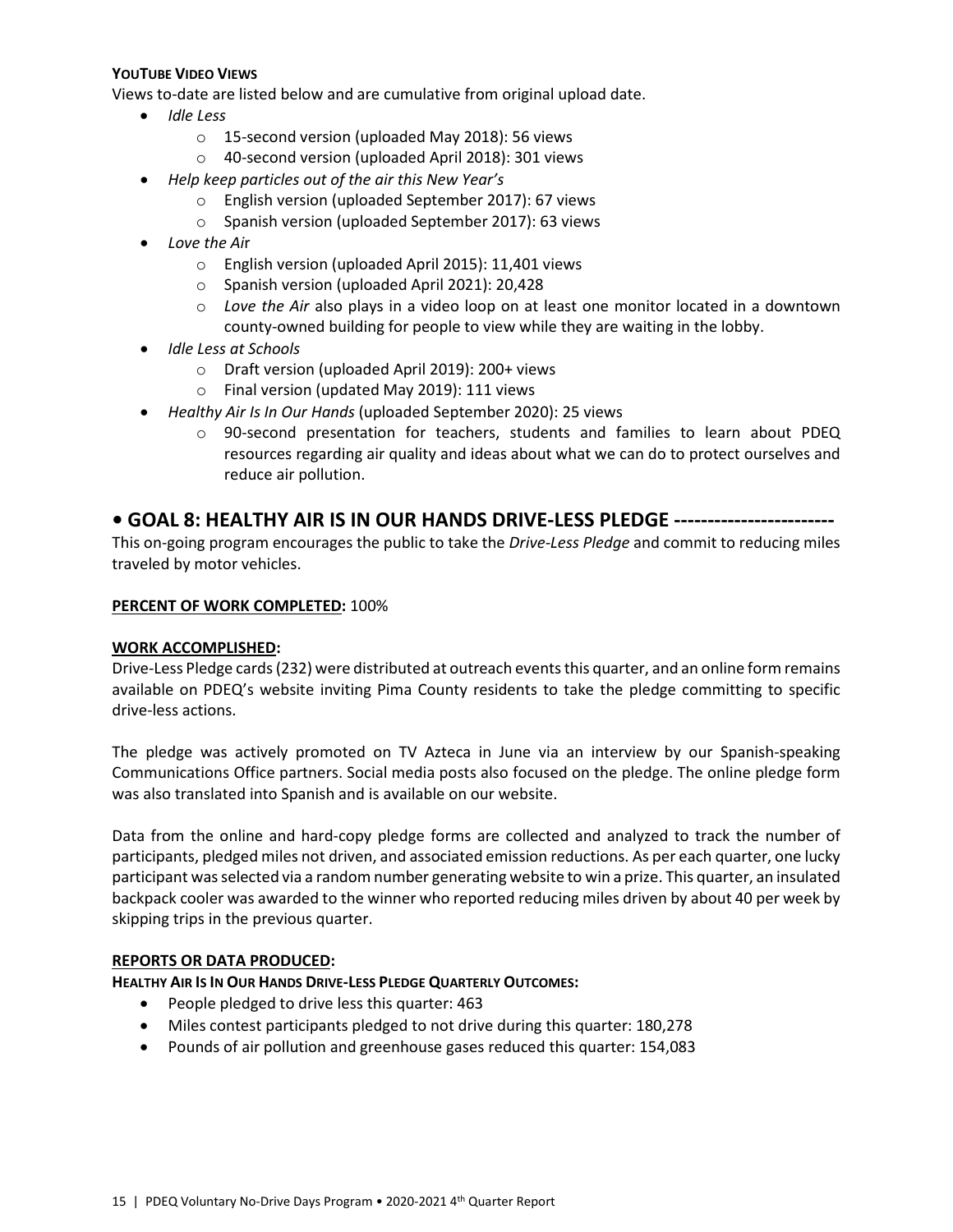## **• GOAL 9: COMMUNITY OUTREACH BOOTHS -----------------------------------------------**

Staff provides visually stimulating, interactive displays to entice interest and engage audiences, providing information on ozone and actions that prevent air pollution, including No-Drive Days.

### **PERCENT OF WORK COMPLETED:** 41%

### **WORK ACCOMPLISHED:**

Due to COVID-19 precautions, there were rare opportunities to table at community events this year. Staff was invited to and attended two events this quarter, and provided interactive activities at a total of seven booths during FY2021.

| <b>Booths</b> |                                                     |          |             |  |
|---------------|-----------------------------------------------------|----------|-------------|--|
| Date          | Location                                            | # Events | # Attendees |  |
| 24-Apr-21     | Sunnyside Neighborhood Association Earth Day        |          | 60          |  |
| 8-May-21      | Slow Streets, Mission Manor Park Mobile Bike Repair |          | 60          |  |
|               | <b>Total</b>                                        |          | 120         |  |

## **• GOAL 10: PROGRAM EVALUATION -----------------------------------------------------------**

The Voluntary No-Drive Days/Clean Air Program is evaluated in the spring annually as well as throughout the year, as is possible, to assess effectiveness of the outreach services the program provides.

### **PERCENT OF WORK COMPLETED:** 57%

### **WORK ACCOMPLISHED:**

The COVID-19 pandemic greatly reduced our ability to receive evaluations from presentation attendees, however, we did receive a few presentation surveys, and completed the annual evaluation of our Clean Air Campaign.

### **ANNUAL EVALUATION OF THE VNDD CLEAN AIR PROGRAM**

PDEQ contracted with FMR Associates, Inc. to evaluate the effectiveness of the Clean Air Program's outreach and education efforts. Staff slightly adjusted and approved the survey instrument which was conducted from mid-May to early June. Results were delivered in June and a presentation was scheduled to share the information with interested parties in July.

This study is comprised of a 500-person, randomly-selected and statistically projectable sample of Pima County residents 16 years of age or older. Surveys were conducted via telephone (250) and the internet (250) and appropriately represented the population density of the Northwest, Central, South and East Tucson areas. The survey was available in English and Spanish.

The COVID-19 pandemic has certainly influenced travel behavior, reduced availability of and engagement in community events, and subsequently reduced awareness of and participation in Clean Air Program activities.

### **TRAVEL REDUCTION PROGRAM SURVEYS**

Formerly, staff distributed follow-up surveys to attendees of New Employee Orientations monthly. Due to COVID-19 restrictions, staff was not invited to deliver TRP presentations this quarter, thus, no surveys were distributed. Our TRP presentation will be included in the new employee on-boarding training program in July. Moving forward, Human Resources will provide a list of employees who have taken the training each month so that we may send presentation evaluations and be able to track this metric again.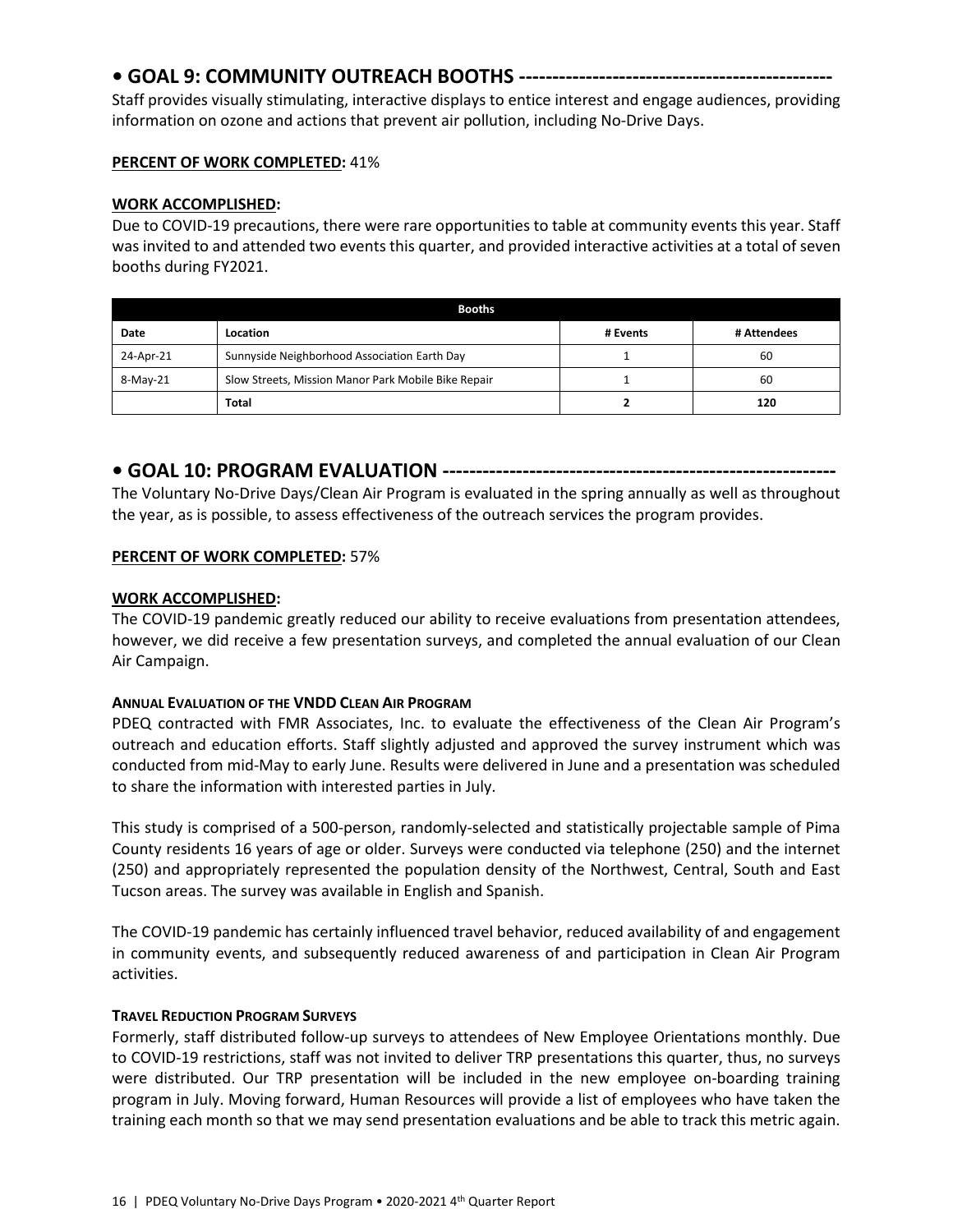#### **PRESENTATION EVALUATIONS**

Surveys were distributed at or after presentations in attempt to evaluate the effectiveness of the program in informing audiences about air quality and encouraging no-drive actions among attendees. Three evaluations were returned this quarter from leaders after a presentation at the Boys & Girls Club.

#### **REPORTS OR DATA PRODUCED:**

#### **ANNUAL EVALUATION OF THE VNDD CLEAN AIR PROGRAM**

Once again, FMR research concluded that the "Clean Air Program increases awareness, belief and actions related to improving air quality." For future efforts, they recommend:

- Targeting those unfamiliar with the program, which includes residents of the south region, 16 to 25 year olds, those of Hispanic origin, and newer residents being here five or less years;
- Continue focusing on social media to help reach younger and newer residents; and
- Supplement with traditional forms of advertising such as television, print and/or radio to reach the south region.

Below is a list of highlighted results from the FY2021 survey.

- Aware of Clean Air Program: 41% (42% in FY1920)
- Aware of various clean air events or activities: 75% (82% in FY1920)
- Familiar with "Healthy Air Is In Our Hands" Drive-Less Pledge: 20% (New this year. Previously asked "You have seen or heard the phrase "Healthy Air Is In Our Hands" – 35% in FY1920)
- Familiar with the ThisIsCleanAir Challenge: 27% (New this year)
- Seen or heard information regarding clean air or air pollution: 79% (73% in FY1920)
- Aware that the majority of our air pollution comes from motor vehicle use: 75% (same as FY1920)
- Seen or heard information that vehicle engine idling causes air pollution: 71% (72% in FY1920)
- Generally driving less to reduce air pollution: 54% (53% in FY1920)
- Perceived seriousness of an air quality problem in Tucson:
	- o Major problem: 21% (20% in FY1920)
	- o Moderate problem: 52% (50% in FY1920)
	- o Minor problem: 20% (25% in FY1920)
- Steps taken to reduce air pollution:
	- o Generally reduced driving: 46% (47% in FY1920)
	- o Keep tires properly inflated: 29% (42% in FY1920)
	- o Keep car tuned: 28% (41% in FY1920)
	- o Carpool: 20% (35% in FY1920)
	- o Avoid excessive idling: 15% (22% in FY1920)
	- o Planted trees: 13% (25% in FY1920)
	- o Bought a more fuel efficient car: 12% (21% in FY1920)
	- o Chose once a week not to drive: 11% (17% in FY1920)
	- o Nothing: 15% (11% in FY1920)

#### **PRESENTATION EVALUATIONS**

On a scale of one (1) to five (5) where one is "Low" and five is "High," the audience rated:

- Effectiveness in increasing attendees' knowledge of environmental issues: 4.7
- Effectiveness in encouraging actions to reduce air pollution: 5.0

Features that respondents liked best about the presentation:

- Air Jeopardy game;
- Engagement activities; and
- Learning about the issues and then how to take action.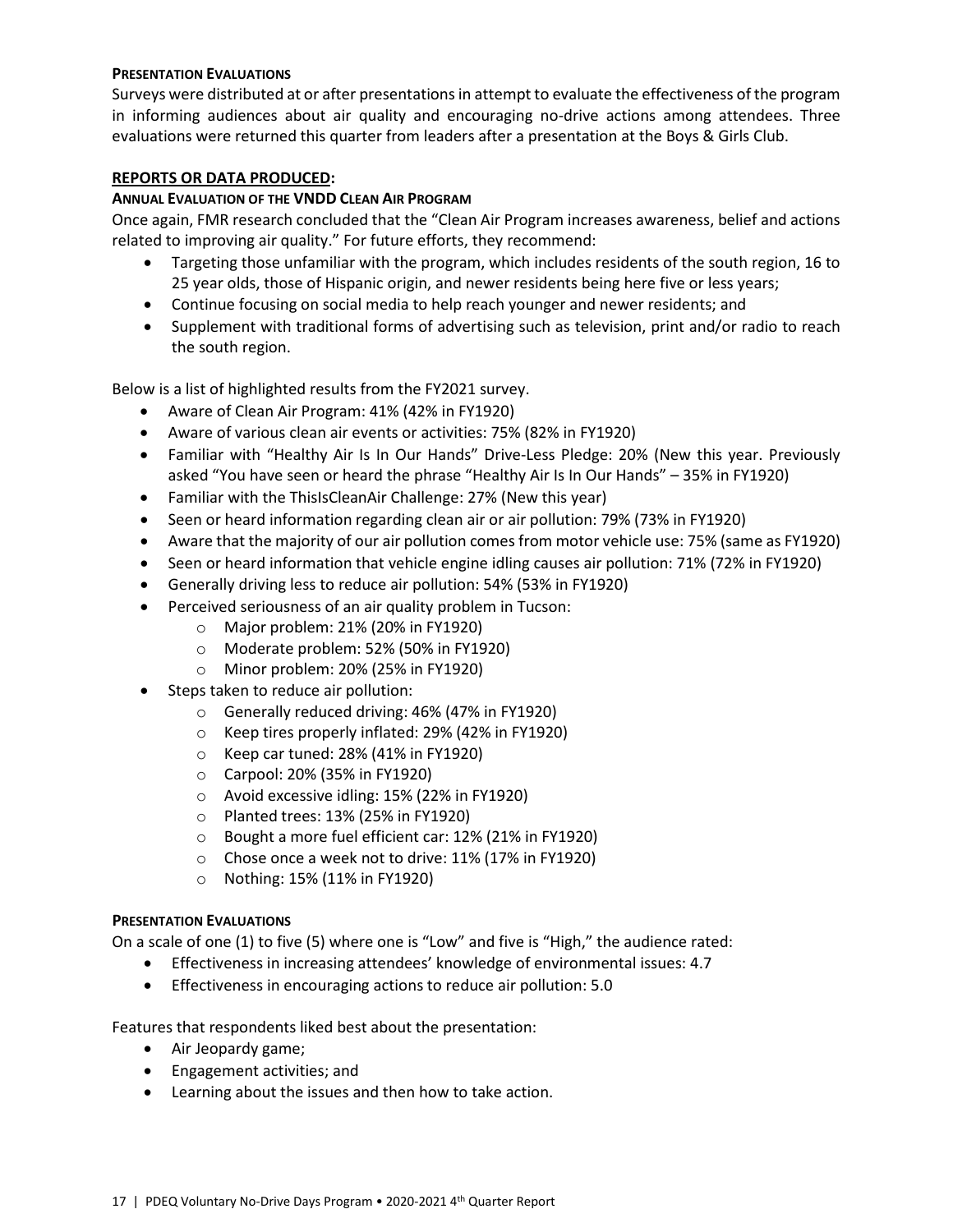Suggestions for improvement include:

- Add more topics;
- Add information on climate change; and
- Add more elements to engage the kids, touch or visual-wise.

## **• GOAL 11: RESEARCH EMISSIONS REDUCTIONS METHODOLOGIES -------------------**

Staff is available to participate in conference calls or meetings with ADEQ and TRP agencies to discuss methodologies that calculate emission reductions and benefits that result from VNDD activities.

### **PERCENT OF WORK COMPLETED:** 100%

### **WORK ACCOMPLISHED:**

Staff remained available to discuss potential methods for emissions calculations. Although no such meetings were scheduled, staff attended webinars in attempt to learn about programs or methods other agencies employ to enhance alternate mode use and reduce vehicle emissions.

- April 8: Association for Commuter Transportation (ACT) Cause Marketing: Giving Consumers a Higher Purpose
- May 18-19: National Association of Clean Air Agency's (NACAA) Annual Meeting
- May 26: Fire and SmokeMap webinar
- June 10: CA Environmental Justice Webinar
- June 21: ACT New Member Webinar
- June 22: Trends in Micromobility Webinar
- June 24: EPA Climate & Heat Webinar
- June 25: City Ratings Goes Global Connecting Your City by Bike
- June 28: Statewide Sustainability Roadmap for Air Quality Meeting

# **• GOAL 12: DECREASE NUMBER OF VEHICLE MILES TRAVELED IN PIMA COUNTY -**

Staff gathered data from surveys, contests and databases administered and/or promoted by VNDD program to estimate the reduction in vehicle miles traveled associated with the program. The goal for this fiscal year is to decrease vehicle miles traveled by 1.75% in Pima County.

### **PERCENT OF WORK COMPLETED:** 100%

### **WORK ACCOMPLISHED:**

Eleven survey instruments have been used to measure reductions of vehicle miles traveled. Some of these metrics are temporarily unavailable due to COVID-19 pandemic interference that caused cancellations of normal events and activities.

It is important to note that many external variables may influence the data retrieved. This year, the COVID-19 pandemic safety restrictions reduced transit use, cancelled new employee presentations and subsequent surveys, and cancelled Cyclovia and its accompanying drive-less data. A shift to increased teleworking, a change in population size, fluctuating distance between work and home locations, the price of fuel and other uncontrollable variables can also influence the number of miles traveled in Pima County.

### **REPORTS OR DATA PRODUCED:**

Comparing FY1920 to FY2021 and using the metrics we had available to us, the VNDD program exceeded the goal of reducing vehicle miles traveled in Pima County by 1.75%. The impact of the COVID-19 pandemic significantly affected the availability and promotion of community events, such as Cyclovia and Earth Day. Carpooling and transit were underutilized as well, due to the close proximity of other riders. However, telecommuting dramatically increased, which fortunately saves the most VMT of all of our programs. We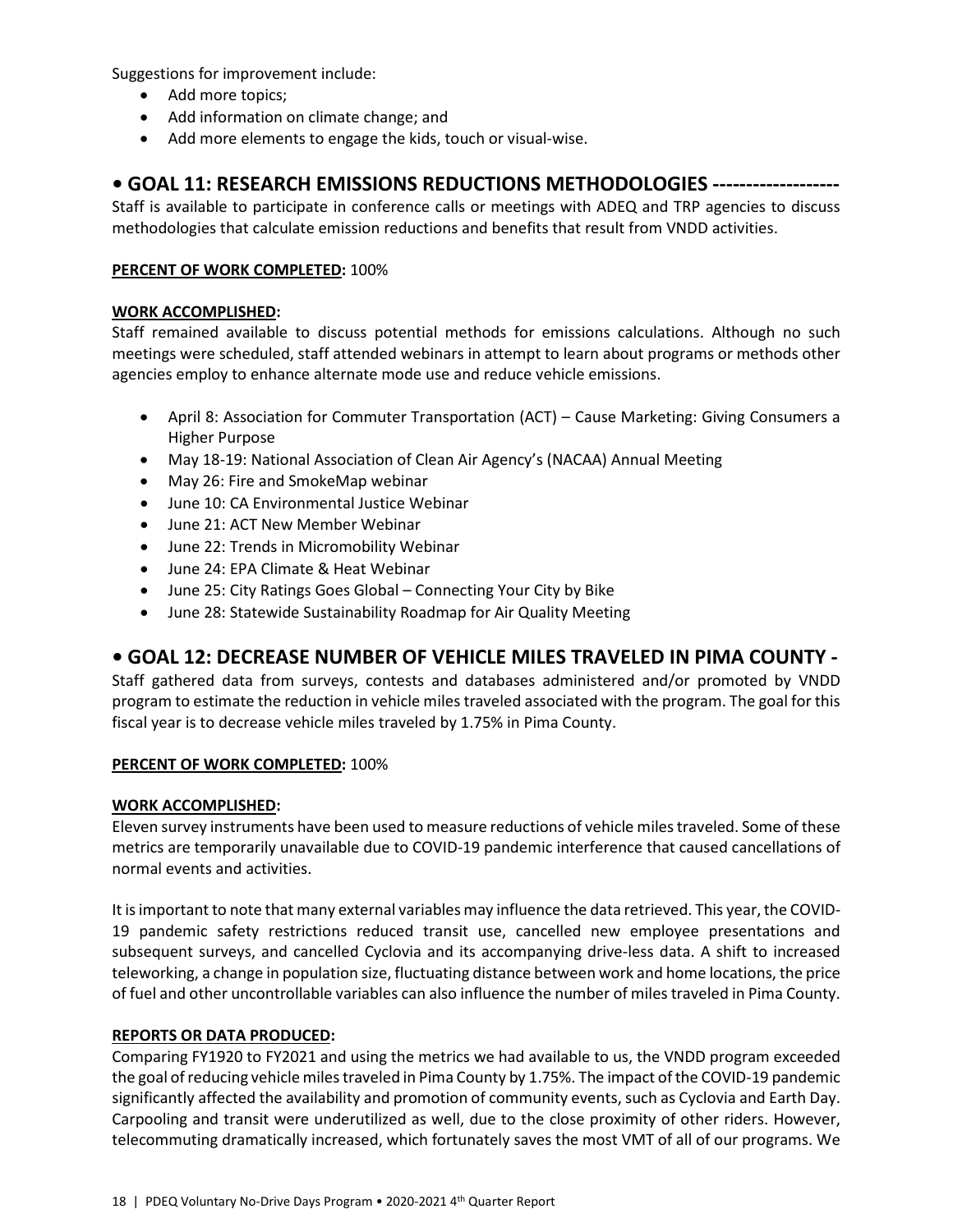will continue to encourage telecommuting as a great way to reduce commuter emissions, while simultaneously promoting transit, walking, biking, scootering, smart mobility, and community collaboration.

| Vehicle Miles Reduced . VNDD Programs FY 2020-2021   |           |           |           |           |           |
|------------------------------------------------------|-----------|-----------|-----------|-----------|-----------|
| Program                                              | Q1        | Q2        | Q3        | Q4        | Total     |
| Healthy Air Is In Our Hands Drive-Less Pledge***     | 139,523   | 129,870   | 214,500   | 180,278   | 664,171   |
| Annual CAP Survey <sup>A</sup>                       |           |           |           | 3,023,636 | 3,023,636 |
| Annual TRP Survey Pima County employees <sup>B</sup> |           | 1,493,544 |           |           | 1,493,544 |
| PC Employee NEO Survey <sup>C*</sup>                 | N/A       | N/A       | N/A       | N/A       |           |
| Guaranteed Ride Home - PC employees                  | 121,186   | 121,186   | 122,486   | 123,266   | 488,124   |
| Tire Inflation Education Program <sup>D</sup>        |           |           |           | 464,782   | 464,782   |
| Cyclovia Participants Car-Free Day <sup>E*</sup>     |           | Cancelled |           | Cancelled |           |
| Transit Pass Use by Pima County employees**          | 112,250   | 111,337   | 111,337   | 111,337   | 446,261   |
| #ThisIsCleanAir Challenge                            | 9,594     | N/A       | N/A       | 6,656     | 16,250    |
| Teleworking Pima County Employees <sup>F</sup>       | 675,437   | 607,793   | 1,159,432 | 586,175   | 3,028,837 |
| Other events: Living Streets Alliance Bici Bingo     | N/A       | N/A       | N/A       | 367       | 367       |
| <b>TOTAL</b>                                         | 1,057,990 | 2,463,730 | 1,607,755 | 4,496,497 | 9,625,972 |

| Vehicle Miles Traveled in Pima County: A Two-Year Comparison |                      |              |           |  |  |  |
|--------------------------------------------------------------|----------------------|--------------|-----------|--|--|--|
|                                                              | <b>Miles Reduced</b> |              |           |  |  |  |
| Program                                                      | FY 2019-2020         | FY 2020-2021 | % Change  |  |  |  |
| Healthy Air Is In Our Hands Drive Less Pledge***             | 1,065,212            | 664,171      | $-37.65$  |  |  |  |
| Annual CAP Survey <sup>A</sup>                               | 3,018,383            | 3,023,636    | 0.17      |  |  |  |
| Annual TRP Survey Pima County employees <sup>8</sup>         | 2,239,744            | 1,493,544    | $-33.32$  |  |  |  |
| PC Employee NEO Survey <sup>C*</sup>                         | 39,100               |              | $-100.00$ |  |  |  |
| Guaranteed Ride Home - Pima County employees                 | 453,310              | 488,124      | 7.68      |  |  |  |
| Tire Inflation Education Program <sup>D</sup>                | 673,841              | 464,782      | $-31.02$  |  |  |  |
| Cyclovia Participants Car-Free Day <sup>E*</sup>             | 304,250              |              | $-100.00$ |  |  |  |
| Transit Pass Use by Pima County employees**                  | 959,509              | 446,261      | $-53.49$  |  |  |  |
| #ThisIsCleanAir Challenge                                    | N/A                  | 16,250       | N/A       |  |  |  |
| Teleworking Pima County Employees <sup>F</sup>               | N/A                  | 3,028,837    | N/A       |  |  |  |
| Living Streets Alliance Bici Bingo                           | N/A                  | 367          | N/A       |  |  |  |
| <b>TOTAL</b>                                                 | 8,753,349            | 9,625,972    | 9.97      |  |  |  |

A. CAP Survey: data regarding work, school, shopping and leisure trips and % VND/CAP awareness used to estimate influence on miles not driven. Percent of total respondents aware of CAP.

B. Pima Association of Governments: Data from Pima County employees submitting survey only. Does not represent entire Pima County employee population.

C. New employees responding to survey and indicating how many miles they do not drive per week due to use of alternate modes. Annual miles extrapolated, assuming 50 weeks worked per year.

D. Annual CAP Survey, gallons reduced from proper tire inflation translated into miles reduced by dividing total gallons saved by 25.68 mi. (PAG, Cotty, 12/21/18) Percent of total respondents aware of CAP.

E. Federal Highway Administration Household Travel Survey Alternate Mode Trip Distance (with the assumption that most people biked to the event). 34.7% of Cyclovia Tucson participants (13,880) biked for their trip to Cyclovia Tucson.

F. Pima County Office of Analytics and Data Governance

\* COVID-19 social restrictions interfered with activities, resulting in reduced data collection and lower numbers.